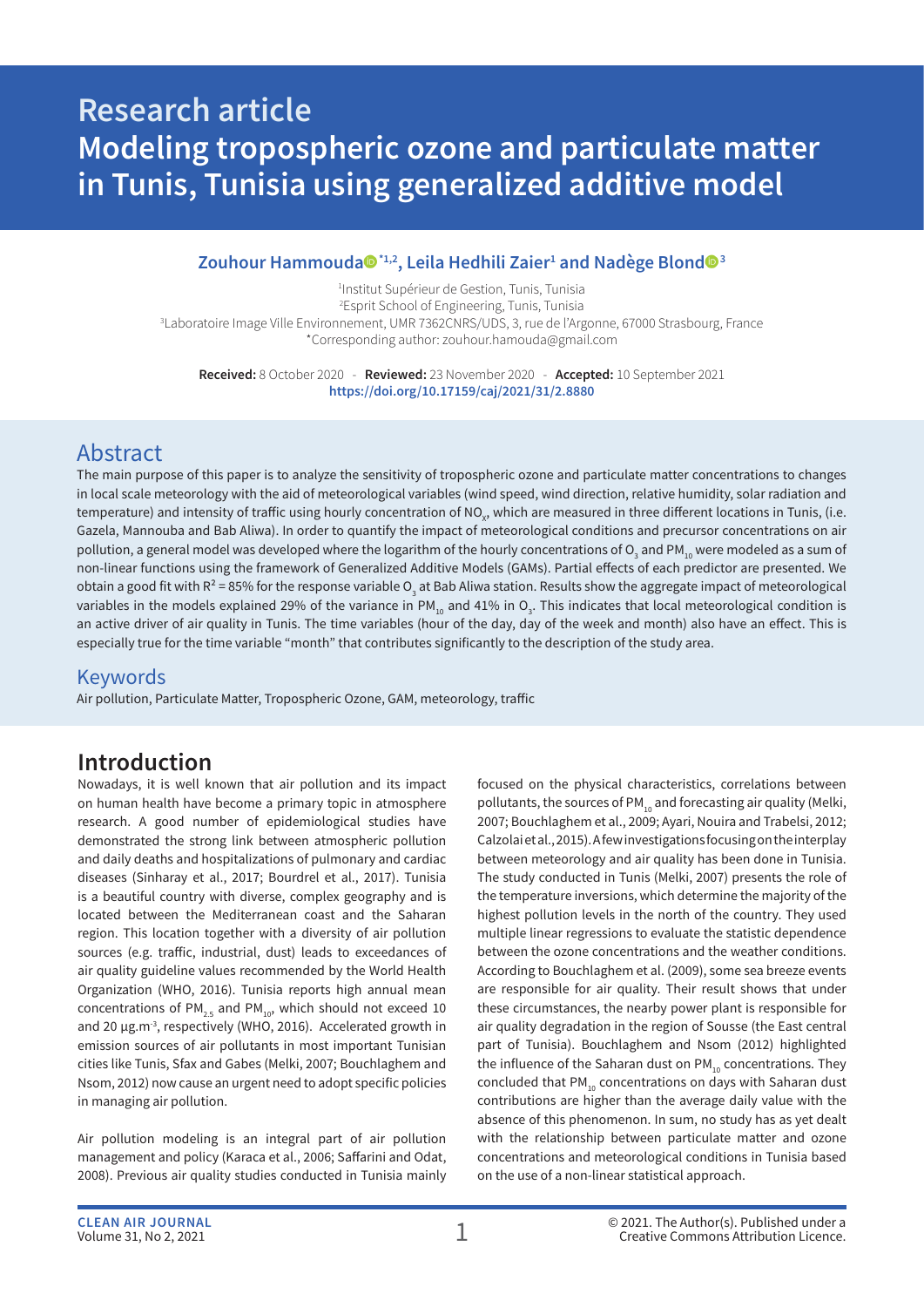Generalized Additive Model, as an extension of Generalized Linear Model, has been employed in few studies for modeling pollutant concentrations, especially PM $_{10}$  (Taheri Shahraiyni et al., 2015) and  ${\mathsf O}_{_{\!3}}$  (Ma et al., 2020). As a statistical tool that is able to simulate non-linear relationships by smoothing input variables (Hastie and Tibshirani, 1990), Generalized Additive Models (GAM) have been used in many environmental issues and recent studies (Ma et al., 2020; Yang et al., 2020). In the last two decades, this statistical approach has been used as a standard analytic tool in time-series studies of air pollution and human health (He, Mazumdar and Arena, 2005; Dehghan et al., 2018; Ravindra et al., 2019).

GAM models delivered good performance and can be equivalent to those of other methods such as neural networks (Schlink et al., 2003). Aldrin and Haff (2005) used meteorological predictors in order to model PM<sub>10</sub>, PM<sub>2.5</sub> and the difference between PM<sub>10</sub> and  $PM_{25}$  mass concentrations, and their models gave a reasonably good fit in terms of the squared correlation coefficient with 72% and 80% for PM $_{\textrm{\tiny{10}}}$  and NO $_{\textrm{\tiny{X}}}$ , respectively. Pearce et al. (2011) noted the influence of local-scale meteorological conditions on air quality in Melbourne (Australia). Munir et al. (2013) offered a new GAM to predict daily concentrations of PM<sub>10</sub> in Makkah using lag PM<sub>10</sub> concentrations. This model showed the vital role of meteorological variables and traffic related air pollutants in describing the variations of the  $PM_{10}$  concentrations. Again based on GAM analysis, Belušić, Herceg-Bulić and Bencetić Klaić (2015) employed the novel GAM approach to quantify the influence of local meteorology on air quality in Zagreb, Croatia. This study confirmed the well-known impact of wind direction and speed in variations of air pollution.

The objective of this study is to investigate the magnitude in which pollutant concentrations respond to measures of local meteorology and temporal variables in Tunis. Statistical models were developed for hourly mean PM $_{\rm_{10}}$  and O $_{\rm_{3}}$  concentrations for three sites of Tunis in order to quantify the impact of meteorology on PM $_{10}$  and O<sub>3</sub> levels. The paper is organized as follows: The Materials and methods section provides information on our data sources and data-handling methodology. Then it presents the description of the proposed methods and a brief introduction to Generalized Additive Models. The Results and discussion section discusses the findings, highlights the most important results and details a statistical evaluation of the model. Finally, we conclude the work in the Conclusions.

## **Materials and methods**

### Site description and sample collection

The study area is located in the metropolis of the Greater Tunis region, which consists of four governorates: Tunis, Ariana, Manouba and Ben Arous. The area of the Greater Tunis is 300,000 hectares, with a population of 2.5 million. This city contributes 30% to the total pollution of the country (INS, 2014) (Fig. 1).Three urban and suburban monitoring stations (i.e. Bab Aliwa, Gazela and Mannouba) were selected for this study (Fig. 2). These stations are located in three governorates: Tunis, Ariana and Mannouba.

Tunis City (capital of Tunisia) is located in the North part of Tunisia (36°49' N, 10°11' E). The urban area (1 056 247 inhabitants) is about 346  $km<sup>2</sup>$  surface. The sampling site "Bab Aliwa" is classified as urban, is located in the vicinity of one of Tunis's major traffic avenues and is near to central bus station and the largest cemetery in the country.

Ariana is also located in the North part of Tunisia (36° 51' N 10° 11' E). Its urban area accounts about 576 088 inhabitants. The measurement station sample "Gazela" is classified as urban and is mainly influenced by residential, traffic, and commercial activities.

Mannouba is located in the center of the northern governorates (36° 48' N 10° 5' E). The urban area (379 518 inhabitants) is about 1 137 km² surface. The sampling site "Mannouba" is suburban and it is known for its typically agricultural and industrial character.

The data set used consists of pollution data for the period from 01/01/2008 to 31/12/2009, with corresponding measurements of meteorological conditions provided by "Agence Nationale de Protection de l'Environnement" (ANPE). This period was chosen because it is the only one with few missing values (< 7%). At each site, air pollution is measured with standards methods used in Tunisia. PM $_{10}$  and O<sub>3</sub> instruments are designed by Teledyne Advanced Pollution Instrumentation Company (http://www.teledyneapi.com). Levels of PM $_{10}$  were calculated by means of automatic beta radiation attenuation monitors. For  $O_3$ , the Teledyne model used is 400A. Data processing techniques and standard methods are described in the analyser instruction manuals. Additionally, all stations were equipped with automatic weather monitoring. All data series were collected hourly. Due to measurement errors, a few negative pollutant concentration values occasionally appeared in the raw data. These values cause problems because pollution data are modelled at log-scale (Aldrin and Haff, 2005) and have been replaced by the minimum observation in the data (1 ppb for NO<sub>x</sub> and O<sub>3</sub> and 1 μg.m<sup>-3</sup> for PM<sub>10</sub>). The limited sensitivity of the measurement instruments caused many observed zero values (about 0.05% on average), which were considered as erroneous data.

Table 1 presents a basic statistical overview of air pollution and meteorological variable values after the application of the data quality control process. Fig. 3 shows the average seasonal evolution of PM $_{10}$  (from January 2008 to December 2009) in the studied regions. We note different behavior at the various sites with very high levels compared to the  $PM_{10}$  annual limit of the 2008 EU Air Quality Directive (40 μg.m<sup>-3</sup>). The right-hand plot indicates that average seasonal evolution of  $O<sub>3</sub>$  is around the  $O_3$  maximum daily 8-hour mean limit (60 ppb) of the 2008 EU Air Quality Directive (Directive, 2008), except for Gazela site, an overshoot was observed. So, pollution levels can be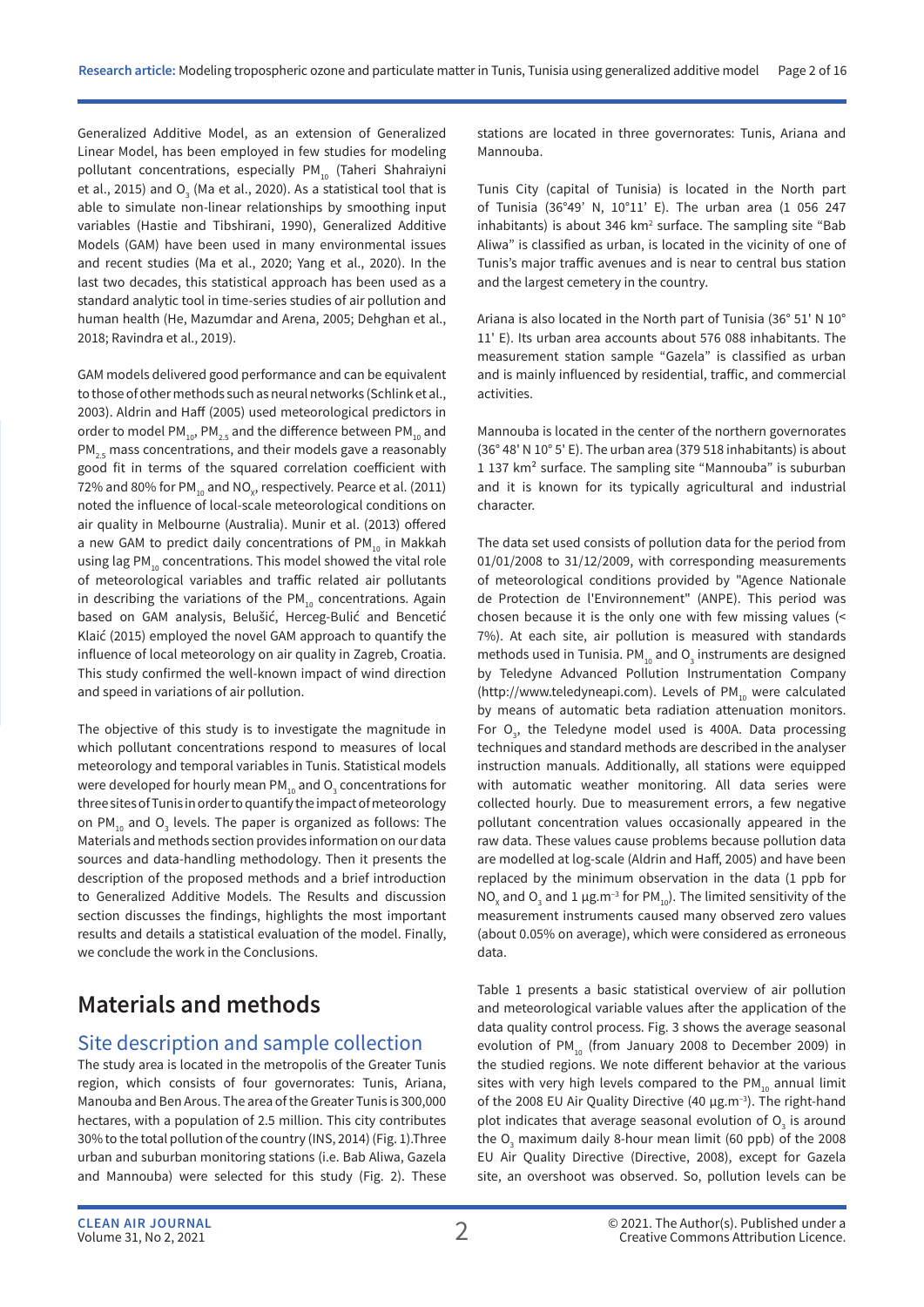

*Figure 1: North African map displaying Tunisia and Tunis City*



*Figure 2: Map of study area showing the location of monitoring stations*

*Table 1: Summary statistics of data used for model development, showing the mean, median, standard deviation, minimal and maximal values of the data collected over the 3 studied stations (01/01/2008 to 31/12/2009).*

| Variable               | <b>Units</b>             | Mean                     | Median                   | Min          | Max            | <b>SD</b> |
|------------------------|--------------------------|--------------------------|--------------------------|--------------|----------------|-----------|
| $O_3(O_3)$             | ppb                      | 54.25                    | 60                       | $\mathbf{1}$ | 257            | 23.38     |
| $PM_{10} (PM_{10})$    | $\mu$ g.m <sup>-3</sup>  | 68.26                    | 52                       | $\mathbf{1}$ | 801            | 59.92     |
| $NO_{x} (NO_{y})$      | ppb                      | 25.96                    | 15                       | $\mathbf 1$  | 395            | 28.15     |
| Temperature (TT)       | $^{\circ}$ C             | 18                       | 18                       | 3            | 43             | 6.99      |
| Wind speed (WS)        | $m.s^{-1}$               | 1.70                     | $\mathbf{1}$             | $\mathbf 0$  | 8              | 1.19      |
| Wind direction (WD)    | deg                      | 201.8                    | 249                      | $\mathbf 0$  | 360            | 115.50    |
| Solar radiation (SR)   | $W.m^{-2}$               | 177.8                    | 44                       | $\mathbf 0$  | 927            | 235.51    |
| Relative humidity (RH) | $\frac{0}{0}$            | 61.83                    | 63                       | 11           | 100            | 16.83     |
| Day of the week (DW)   | Days                     | $\sim$                   | $\overline{\phantom{a}}$ | $\mathbf{1}$ | $\overline{7}$ |           |
| Hour of the day (HD)   | Hours                    | $\overline{\phantom{a}}$ | $\overline{\phantom{a}}$ | $\mathbf{1}$ | 24             |           |
| Month (Month)          | $\overline{\phantom{a}}$ | $\overline{\phantom{a}}$ | $\overline{\phantom{a}}$ | $\mathbf 1$  | 12             |           |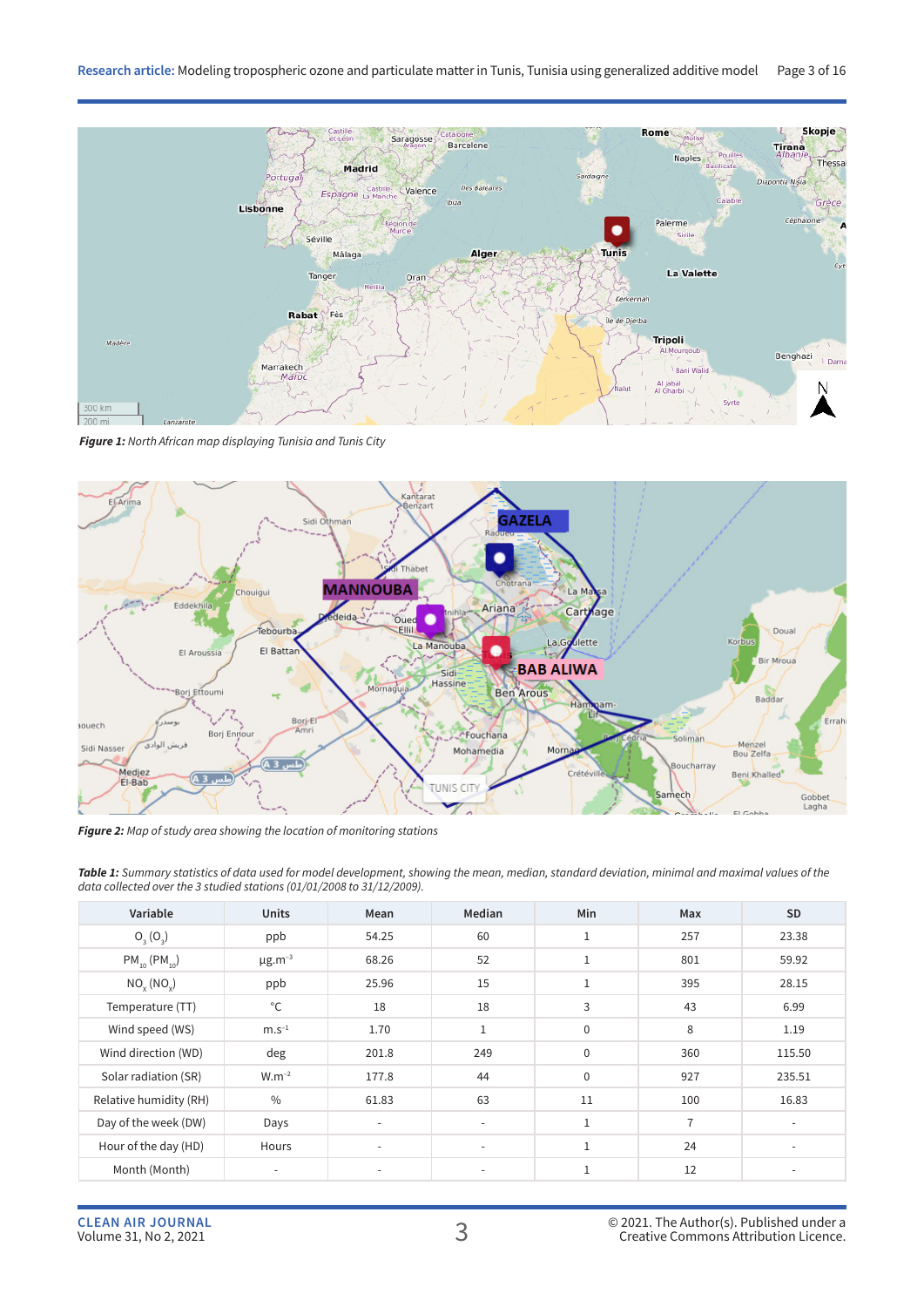

*Figure 3: PM10 and O3 monthly averaged concentration recorded at all monitoring sites from January 2008 to December 2009.The horizontal red line indicates PM10 and O3 annual limit of the 2008 EU Air Quality Directive*



*Figure 4: Pearson correlations matrix of all variables. The strikethrough coefficients were insignificant at the 0.05 significance level.* 

differentiated by geographical area. In Algeria, the north African country like Tunisia, the modeling results of Belhout et al. (2018) show that the Algerian annual average limit for PM<sub>10</sub> (80  $\mu$ g.m<sup>-3</sup>) has been exceeded in some Algiers areas; by consequence, air quality guidelines fixed by the WHO (20  $\mu$ g.m<sup>-3</sup>), (WHO, 2006) and the European Union (EU) (40  $\mu$ g.m<sup>-3</sup>) for PM<sub>10</sub> are also exceeded. Rahal et al. (2014) found that significant pollutant releases in the study area are located at hyper-centre and at centre of the Wilaya of Algiers. Many sites in Greater Agadir Area, Morocco, have high levels of ozone and other pollutants that meet national air quality standards. The annual average of  $PM_{10}$ is largely below the limit value on Agadir city (Chirmata, Leghrib and Ichou, 2017) . All countries of the North Africa sub-region do not have specific legislation on air quality.

### Generalized additive models

Generalized Additive Models (Hastie and Tibshirani, 1990) are used to assess the relationship between air pollution concentrations and different factors. GAMs are regression models in which linear predictor  $\sum \beta_j x_j$  is replaced by a sum of smooth functions of covariates  $\sum s(x_j)$ . Additive models are considered as a semi-parametric extension of the generalized linear model (GLM) which automatically estimate the optimal degree of non-linearity of the model. The additive model in general form can be written as:

$$
g(E(y_i)) = g(\mu_i) = s_0 + \sum_{k=1}^{p} s_k(x_{ki}) + \varepsilon_i
$$
 (1)

where *g* is a link function that links the expected value to the predictor variables,  $\mu_i$  is the expectation of the response variable  $y_i$ ,  $s_0$  is the overall means of the response,  $s_k(x_{ki})$  is the smooth function of i<sup>th</sup> value of covariate  $k$ ,  $p$  is the total number of covariates, and  $\varepsilon$ <sub>*i*</sub> is the i<sup>th</sup> residual which is assumed to be normally distributed:  $\varepsilon_r \sim N(0, \sigma^2)$ . The smooth function was used to minimize the penalized residual sum of squares (shown in equation 2):

$$
RSS(f, \lambda) = \sum_{j=1}^{n} (y_j - s(x_j))^2 + \lambda \int s^{(i)}(t)^2 dt
$$
 (2)

The term  $\sum (y_i - s(x_i))^2$  evaluates the closeness to the data and  $\lambda \int s'(t)^2 dt$  penalizes curvature in the function.  $\lambda$  is a fixed smoothing parameter. The increase of the value of  $\lambda$  provides a smoother function. The choice of this parameter becomes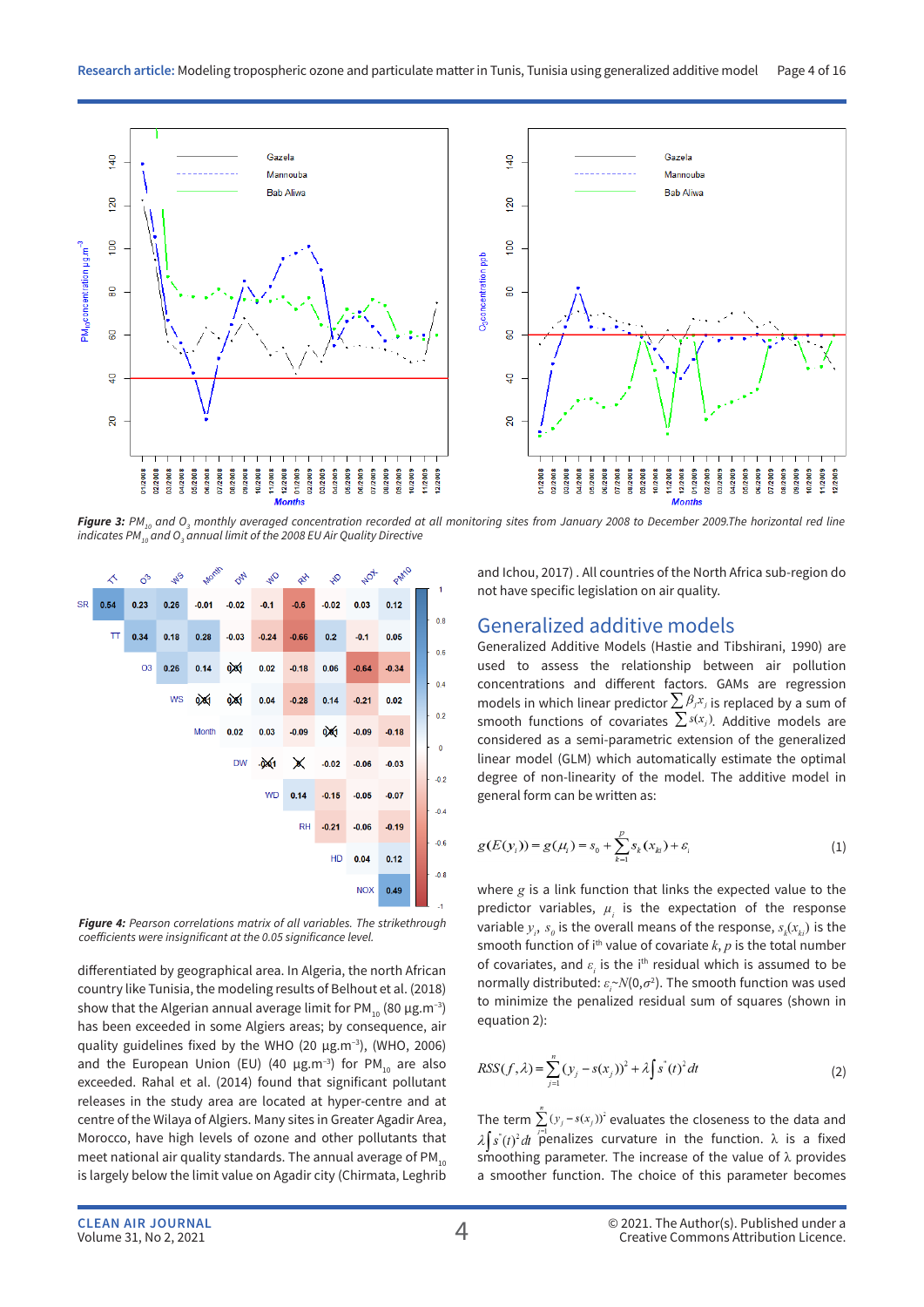critical given the flexibility of the GAM model and the risk of over-fitting. Generalized Cross Validation (GCV) is the most used method to fix the smoothing parameter  $\lambda$ . In this paper, the main purpose is to find the combination of explanatory variables which can describe a high degree of the pollutant concentration variability  $(R^2)$  in Tunis. In order to analyze the seasonality of  $\overline{\mathrm{O}}_{3}$  and PM<sub>10</sub> concentrations that exist in this data, we started by fitting a preliminary base model with time variables only (equation 3):

$$
log(E(y_i)) = s_0 + s(DW, k = 7) + s(HD, k = 24) + s(Month, k = 6) + \varepsilon_i
$$
  
(Model with time variables only) (Model with time variables only)

The variable day of the week (DW) was used to account for weekly variations. Also, the predictor hour of the day (HD) was employed with values ranging from 1 to 24. This variable is meant to take care of diurnal variation that is not explained by the other variables. Additionally, since air pollution data are known to be seasonal, *k* which is the maximum number of knots for each smoother. The smoothing spline for HD had 24 knots and was employed to account for processes on time scales larger than one hour. The variable DW had 7 knots one for each day. Finally, the variable Month was employed with  $k = 6$ . Both residuals histograms and scatter plots confirmed the adequacy of this choice of *k* values (see the section "Assessment of the model performance").

Tropospheric ozone  $\overline{\mathsf{O}}_{_{3}}$  and particulate matter PM $_{_{10}}$ concentrations were modeled separately using the model given by (equation 4), with five meteorological variables, temperature (TT°), Relative Humidity (RH %), Solar Radiation (SR W.m–2), Wind Speed (WS m.s<sup>-1</sup>), Wind Direction (WD degree from the north) applied via the GAM modeling function in the R environment for statistical computing inside the "mgcv" package (Wood, 2006). Traffic data and precipitation data were not available in the study areas. Therefore, three temporal variables and some traffic related air pollutant data were included to roughly account for traffic density and industrial emissions. Nitrogen oxides (NO $_{\mathrm{x}}$   $\mu$ g.m $^{-3}$ ) was used as explanatory variables instead traffic flow data (Pont and Fontan, 2000) and to represent a source for secondary particle matter. The predictor variables are slightly correlated (Fig. 4). For example, the correlation between the wind speed and the solar radiation is 0.26, between the temperature and hour of the day, it is 0.2. A strong negative linear relationship was detected between relative humidity and temperature (-0.66) and between relative humidity and solar radiation (-0.6). Most other correlation coefficients are 0.50 or less in absolute values. Based on these moderate correlations, we do not expect any serious problems with confounding effects between predictor variables. In this study, the Variance Inflation Factor (VIF definition in Appendix A) was used to detect the multicollinearity of variables (Belušić, Herceg-Bulić and Bencetić Klaić, 2015) and the multicollinearity is considered very important when VIF values are higher than 10 (Graham, 2003). For all variables, VIF values were lower and ranged from 1.001 for the day of the week (DW) to 2.934 for the temperature. Thus, we assumed that all variables are not collinear, and a

regression method could be applied. In order to select the final model, meteorological variables were added to the base model (equation 3) upon which Akaike's Information Criteria (AIC) was calculated. A variable remained in the final model if the fit yielded a lower AIC. Finally, the model for each pollutant can be written as:

 $log(E(y_i)) = s_0 + s(HD, k_1) + s(DW, k_2) + s(Month, k_3) + s(TT, k_4)$ +  $s(WS, k, )+s(WD, k, )+s(RH, k, )+s(SR, k, )+s(NO_x, k, )+\varepsilon$  (4) (Model with all variables)

The maximum number of knots for each smoother *k* must be chosen before the smoothing function is estimated. It controlled the smoothness of each function  $s_k(x_{ki})$  in the final model. This particular parameter should be large enough so that the main process which governs concentrations values are included in the model. Many studies were employed forward validation which is a special form of cross-validation and is considered as the easiest method to choose optimal knots (Aldrin and Haff, 2005; Belušić, Herceg-Bulić and Bencetić Klaić, 2015). So, in this work, forward validation for each pollutant was based on hourly predictions of concentrations for Tunis, one day in advance. For each day and for the maximum number of knots, the model was re-estimated using the data up to the day before. Then, the hourly log PM<sub>10</sub> and log O<sub>3</sub> concentrations for the next day are predicted. The prediction is compared to the logarithm of the observed value and the hourly prediction errors calculated. For each day and for each of the two pollutants, this procedure was repeated. The root mean square (RMSE) of the prediction was finally calculated (RMSE definition in Appendix A). The minimum RMSE for each pollutant corresponded to *k* = 15 for (Temperature (TT°), nitrogen oxides (NO<sub>x</sub>  $\mu$ g.m<sup>-3</sup>)) and  $k = 10$  for (relative humidity (RH %), solar radiation (SR W.m–2)). The value of *k* = 8 was large enough only for wind variables.

## **Results and discussion**

Based on the data described in Section "Site description and sample collection", the additive model with all variables was estimated for the two pollution variables  $PM_{10}$  and  $O_3$  recorded at three different stations in Tunis.

The first two columns of Table 2 show the explained variation (squared correlation coefficients  $R^2$ ) for the entire model (equation 4). The second part of the table presents the explained variation for meteorological variables only  $(R<sup>2</sup>m.v)$ which measured the aggregate impacts of local meteorology on each pollutant.  $R^2m.v$  corresponds to the explained variation of a new model given by the difference of the models with only time variables and with all variables. The highest values of  $R<sup>2</sup>$ were obtained for  $O_3$  at Bab Aliwa station. We found that the explained variance for the entire model is between 0.56 and 0.85, indicating that the models explain most of the variation in pollutant concentrations, but a considerable amount of variation is still unexplained. The aggregate impact of meteorological variables was measured between 0.21 and 0.42.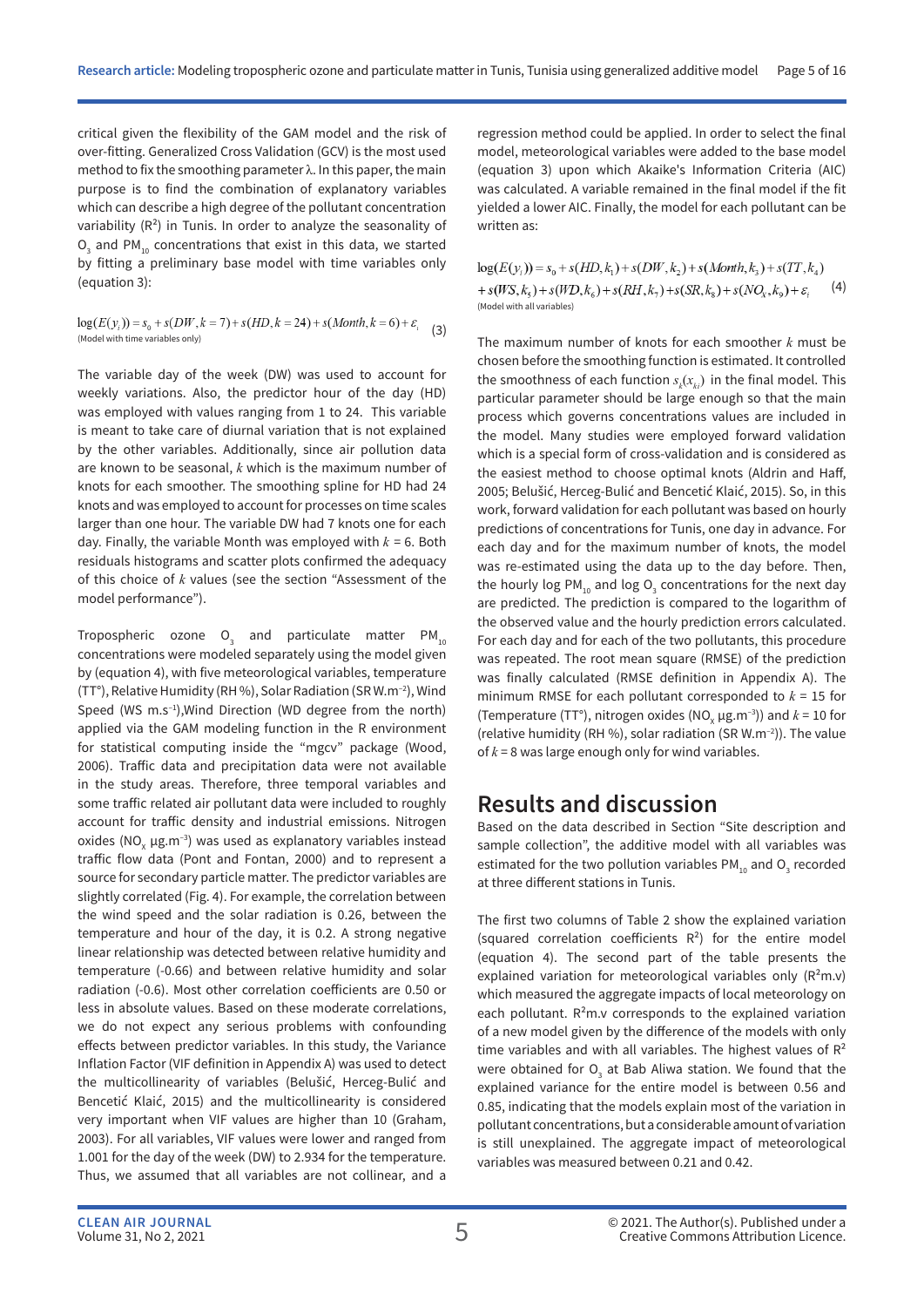*Table 2: The second and third columns present the squared correlation coefficient (R²) for each pollutant concentration modelled on log-scale with all*  variables (the final model). The fourth and fifth columns (R<sup>2</sup>m.v) show the squared correlation coefficient for only meteorological variables for each model *on log-scale*

|                         | $R^2$     |                  | $R^2$ m.v |      |  |
|-------------------------|-----------|------------------|-----------|------|--|
| <b>Measurement site</b> | $PM_{10}$ | $\mathbf{U}_{2}$ | $PM_{10}$ | ๛    |  |
| Gazela                  | 0.58      | 0.72             | 0.40      | 0.42 |  |
| Mannouba                | 0.56      | 0.73             | 0.21      | 0.36 |  |
| Bab Aliwa               | 0.59      | 0.85             | 0.29      | 0.41 |  |



**Figure 5a:** GAM estimated relationships for temporal, meteorological and traffic variables on O<sub>3</sub> concentration for Gazela. The x-axis represents increasing *variations. The y-axis indicates the contribution of the smoother to the fitted values. The region between the dashed lines represents the 95% confidence interval.*

### **Ozone**

Tropospheric ozone is considered a secondary pollutant which is formed by photochemical reactions involving the oxides of nitrogen NO and NO<sub>2</sub> (summed as NO<sub>x</sub>), hydrocarbons and sunlight, particularly ultraviolet light. In urban areas, high ozone levels are observed during warm summer months when the temperature is high and the wind velocity is low. In Tunis, we found that the final model explained 85% (site of Bab Aliwa) of the variance of log-transformed  ${\mathsf O}_{_{\!3}}$  concentrations (Table 2). The aggregate impact of meteorological variables explained 41% of the variance in  $O_{\frac{1}{3}}$  for the same site (Bab Aliwa). The estimated effects of meteorological and temporal variables on  $\mathsf{O}_{_3}$  are shown in Fig. 5 (a), (b) and (c) for three stations in Tunis. Most meteorological, traffic and temporal factors were statistically significant in a highly non-linear way.

#### The influence of local meteorology on O<sub>3</sub>

#### *Temperature effect*

For all three measurement stations, temperature (TT) was an important meteorological variable for  $O<sub>3</sub>$ . The effect of temperature on  $O_3$  is similar at Gazela and Bab Aliwa sites. A positive effect is seen for temperatures ranging between 5°C-20°C across only these two sites. A negative effect is noted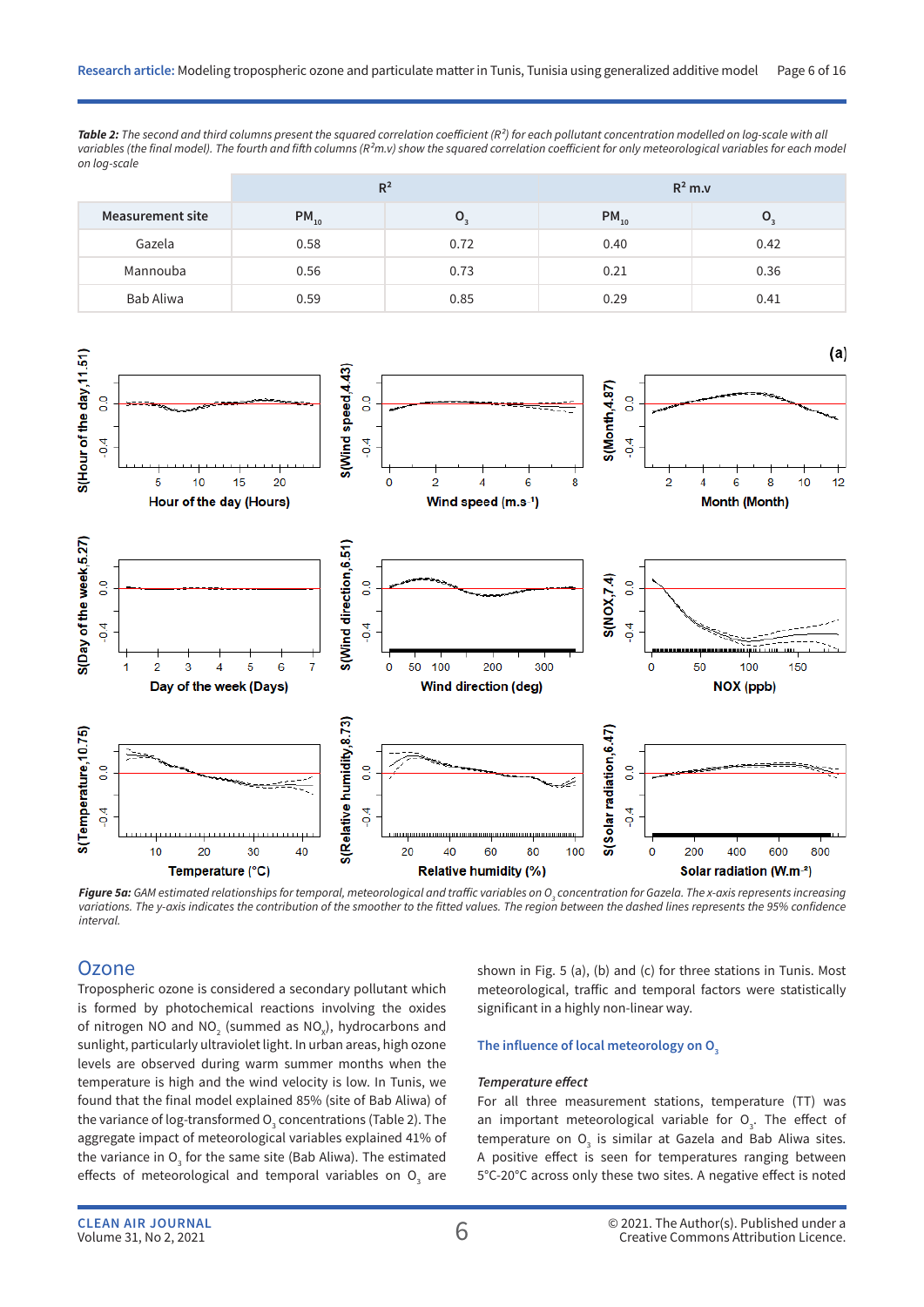

*Figure 5b: GAM estimated relationships for temporal, meteorological and traffic variables on O3 concentration for Mannouba. The x-axis represents increasing variations. The y-axis indicates the contribution of the smoother to the fitted values. The region between the dashed lines represents the 95% confidence interval.*

for temperatures ranging between 20°C and 40°C for all three sites. So, if temperature increases, ozone concentrations are seen to decrease. This disagrees with common understanding of this relationship (Cheng et al., 2007; Polinsky and Shavell, 2010; Pearce et al., 2011; Ma et al., 2020), but can due to correlations of temperature with other variables like wind direction. The formation and concentration of ground level  $\mathsf{O}_\mathfrak{z}$  depends on the concentrations of NO<sub>x</sub> and VOCs, and the ratio of NO<sub>x</sub> and VOCs. Ozone levels do not always increase with increases in temperature, such as when the ratio of VOCs to NO $_{\mathrm{x}}$  is low. As study area was surrounded by reliefs, the speeds of surface winds are low. It may be more thermal breezes than synopticscale winds (Melki, 2007). The high frequency of thermal breezes and calm periods may indicate stable atmospheric conditions and thus  ${\mathsf O}_{_3}$  concentrations are higher during such episodes.

#### *Wind effect*

The curves in the center of Fig. 5 (a), (b) and (c) show the results obtained regarding the impact of wind direction. The estimated response for the wind direction is different for the various locations. This is as normal, since the effect of wind direction is strongly correlated on the emission locations. A non-linear relationship is observed for all stations: edf=6.51, edf=6.22 and edf=6.15 at Gazela, Mannouba and Bab Aliwa, respectively (Table 3). At the first site,  $O_3$  exhibits maximum concentration for E-NE wind (70°-100°) and minimum concentration at around 200°. However, by examining the wind speed-direction frequencies graph of this site (Fig. 6), there is a very remarkable effect of this variable on ozone concentration. A possible explanation is the location of this measuring site which is subject to northern European pollution (i.e.  $O_3$  is transported from Italy to Tunis). While crossing the city towards Mannouba site, the effect of wind decreases. In this station,  $\overline{O}_{3}$  shows secondary maxima for S-W wind (250°). The wind direction at the Bab Aliwa site seems to have a different effect on  $O<sub>3</sub>$  concentration. Wind direction has a positive effect on  $O_3$  concentration for directions between 100° and 250°. This is probably associated with the cemetery effect which promotes ozone's transport. A light minimum is then observed at 270°. The effect of road traffic can explain this. In this study, increasing wind speed was found to correspond to increasing  $O_3$  concentrations. This tendency is particularly marked for the Bab Aliwa station (Figure 5c). This agrees with previous findings of Melki, (2007). At the Gazela site, the effect of this variable is very local, so, difficult to explain. It may be possible to understand this effect on a scale larger than a city.

#### *Solar radiation and relative humidity effects* Solar radiation had a non-linear association: edf=6.47, edf=2.75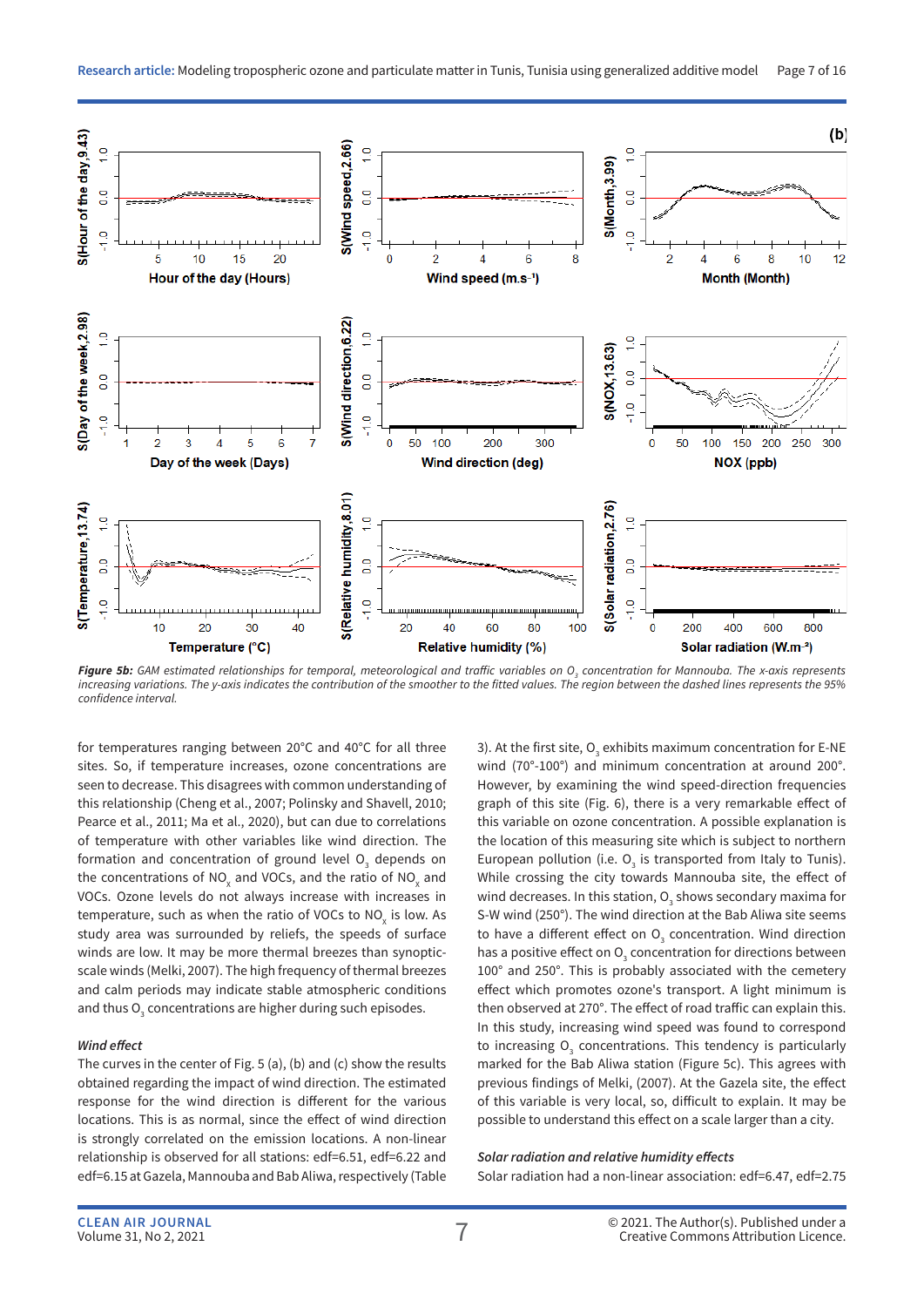

*Figure 5c: GAM estimated relationships for temporal, meteorological and traffic variables on O3 concentration for Bab Aliwa. The x-axis represents increasing variations. The y-axis indicates the contribution of the smoother to the fitted values. The region between the dashed lines represents the 95% confidence interval.*

|                           |          | <b>Gazela Site</b>       | <b>Mannouba Site</b> |                          | <b>Bab Aliwa Site</b> |            |
|---------------------------|----------|--------------------------|----------------------|--------------------------|-----------------------|------------|
| Smooth terms              | edf      | F                        | edf                  | F                        | edf                   | F          |
| s(Hour of the Day)        | 11.5     | 30.00***                 | 9.43                 | $4.93***$                | 10.91                 | $14.20***$ |
| s(Day of the Week)        | 5.27     | $3.81**$                 | 2.97                 | $3.27***$                | 5.68                  | $4.80**$   |
| s(Temperature)            | 10.75    | 66.02***                 | 13.74                | $16.27***$               | 7.01                  | $9.51***$  |
| s(Wind Speed)             | 4.42     | 59.11***                 | 2.66                 | 6.23                     | 4.45                  | 77.38***   |
| s(Wind Direction)         | 6.51     | $118.14***$              | 6.22                 | $9.07***$                | 6.15                  | $35.89***$ |
| s(Relative Humidity)      | 8.72     | 106.6***                 | 8.00                 | 33.34***                 | 8.02                  | 63.76***   |
| s(Month)                  | 4.87     | 436.78***                | 3.98                 | 442.03***                | 4.70                  | 535.48***  |
| s(NO <sub>v</sub> )       | 7.40     | 588.97***                | 13.63                | $72.83***$               | 8.94                  | 476.36***  |
| s(Solar Radiation)        | 6.47     | 33.25***                 | 2.75                 | 3.94                     | 6.25                  | $8.42***$  |
| Linear terms              | Estimate | SE                       | Estimate             | SE                       | Estimate              | SE         |
| Intercept                 | 4.2      | 0.001                    | 3.94                 | 0.004                    | 2.95                  | 0.004      |
| <b>Explained Deviance</b> | 73%      | $\overline{\phantom{a}}$ | 61.5%                | $\overline{\phantom{a}}$ | 85.6%                 | ۰.         |
| <b>GCV</b> score          | 0.01     | ٠                        | 0.12                 |                          | 0.08                  |            |

**Table 3:** Model estimates of the effects of predictors on O<sub>3</sub> (all sites). edf =effective degrees of freedom of the smooth function terms (edf>1 indicate non*linear relationships); F value is an approximate F-test, SE=asymptotic standard error. \*\*\* Significant at the 0.000 level*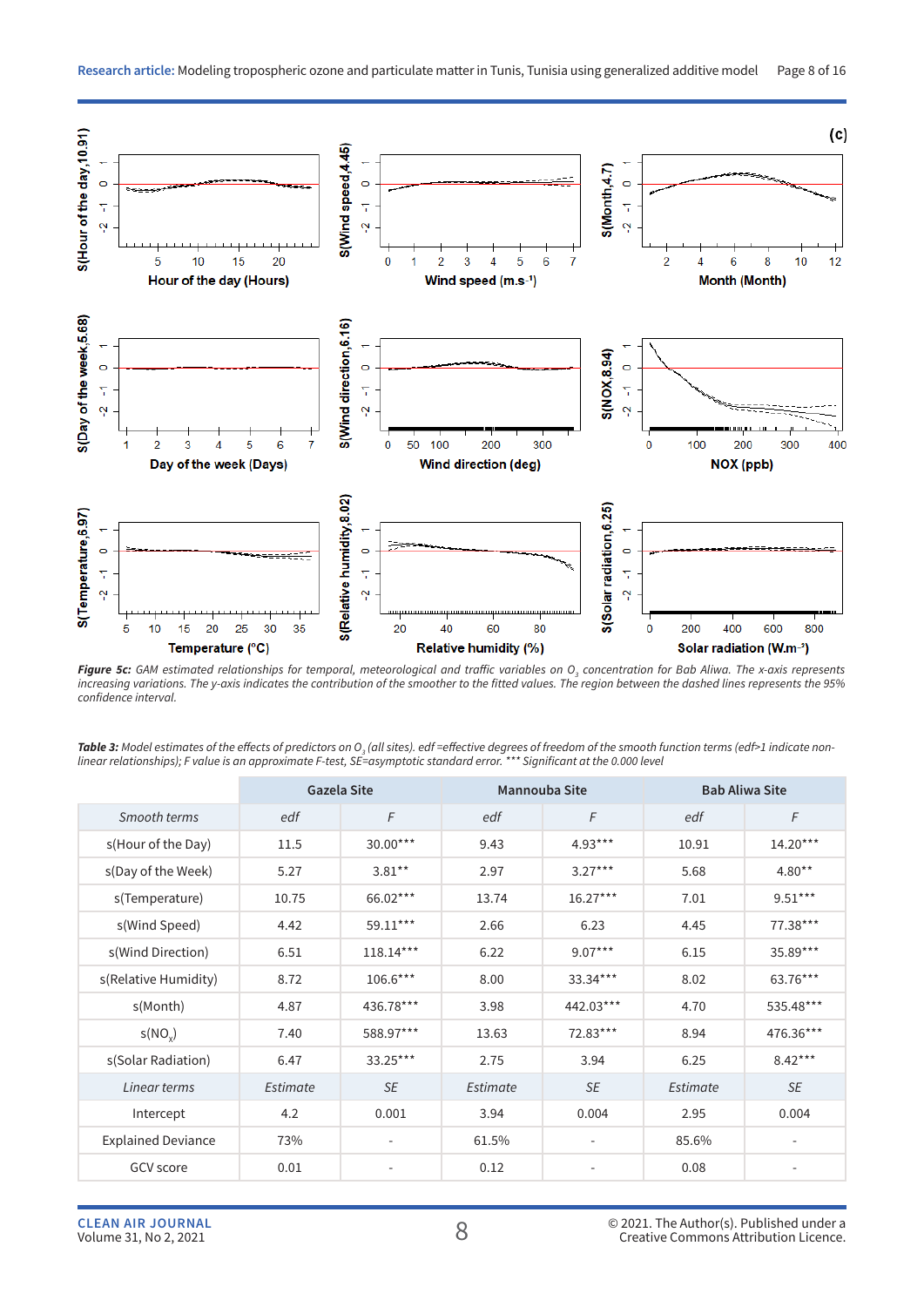and edf= 6.25 at Gazela, Mannouba and Bab Aliwa, respectively, (Table 3) with  $O_3$  concentrations. These results are very clear, higher solar radiation corresponds to higher concentrations of O<sub>3</sub>. This positive effect was found to be strongest after values surpassed 400 W.m–2 (Gazela and Bab Aliwa station). This relationship is consistent with the literature (Pearce et al., 2011) as radiation plays a significant role in photochemistry of ozone production (Dawson, Adams and Pandis, 2007). The nature of response of  $\overline{\mathrm{O}}_{_{\mathrm{3}}}$  to the RH showed a 10% under low RH, and then exhibited a modest negative relationship where high levels resulted in a regional decrease of up to 10% for Gazela and Mannouba, and 5% for Bab Aliwa. So, the curves go downward for increasing humidity. Generally, the results obtained in this analysis of meteorological parameters were expected, i.e. that higher ozone concentrations were associated with high temperature, low relative humidity and prolonged sunshine (Lacour et al., 2006). In this coastal region of the northern Mediterranean, at night the relative humidity of the air is important (96% on average), combined with a decline in temperature (18°C on average). This conjunction will reduce  $O<sub>3</sub>$ concentrations.

#### The impact of time and traffic variables on O<sub>3</sub>

The upper left panel of Fig. 5 (a), (b) and (c) show how the concentrations of O $_{_3}$  varies as the hour of the day (HD) changes. Each curve corresponds to one of the measurements stations. Since this variable describes the diurnal variation of  ${\sf O}_{_{\rm 3}}$  in three locations, different curves are observed. The diurnal variation for Mannouba and Bab Aliwa sites shows a similar pattern with O $_3$  concentrations reaching the peak at around 9:00 at the Mannouba site and at around 14:00 at the Bab Aliwa site. The increase in  $O_3$  concentrations during day time is due to the increase in solar radiation, which powers the photochemical reactions and consequently  $\overline{\mathrm{O}}_{_{3}}$  concentration (Khoder, 2009). The hour's period of negative effect is presumably due to high emissions of NO $_{\mathrm{\mathsf{x}}}$  caused by the intensity of traffic. Monks et al. (2015) highlighted the non-linearity of the  $O_3$ -VOC-NO<sub>x</sub> system. VOC-limited refers to the fact that the production of  ${\mathsf O}_{_{\mathsf 3}}$  is limited by the input of VOC. Indeed, high NO<sub>x</sub> lead to lower O<sub>3</sub> because  $\mathsf{O}_{\mathsf{3}}$  directly react with NO. The local production of ozone is less reduced because the NO<sub>x</sub> react with hydroxyl radical species formed in the atmosphere. When these hydroxyl radicals do not react with NO<sub>x</sub> (example: low emission of NO<sub>x</sub>), they contribute to the VOC degradation and the ozone production. Unlike other sites, Gazela is considered a residential site which is characterized by the domination of  $NO_x$  emissions (at this site, VOCs are only due to traffic, and not as much emitted as by factories like the other sites). In fact, a minimum of  $O<sub>3</sub>$ concentration is observed at around 8:00 and a maximum at around 19:00 when traffic is an important source of emissions and the vertical mixing is reduced. Influenced by transport of  $\mathsf{O}_{\mathsf{3}}$  from other regions and local NO<sub>x</sub> concentrations at night, the increase of the surface  $O_3$  concentration during the night time was larger than that during the daytime (Lei and Wang, 2014). Day of the week at Gazela and Mannouba (Table 3) was found to have little influence on ozone, (F=3.81, F=3.27. respectively). For Monday to Wednesday the ozone concentrations remain more or less unchanged (Figure 5). The rise in ozone concentrations is observed on Thursday and Friday but is followed by a drop as of Saturday. This continues on Sunday when the levels of ozone then join those on Monday. This result was also found by Pont and Fontan (2000) for five large French cities: This study does not show any significant variation in ozone concentrations between weekend and week except for the strongest values where a 40% reduction in precursors would lead to a 20% increase in ozone. The weekend effect would be reversed. Due to constant of road traffic during all the days of the week in Bab Aliwa, no effect of the variable DW was observed. NO. also has a non-linear association with  $O<sub>3</sub>$  concentration, with edf=7.40 and edf=8.94 at Gazela and Bab Aliwa, respectively (Table 3). Increased  $NO<sub>x</sub>$  for these two sites was found to have a negative effect on  $O_{3}$ . This finding is in agreement with other work since the chemical coupling of  $O_3$  and  $NO_\chi$  make levels of  $O_3$  inextricably linked: Ozone production is dependent on the state of  $NO<sub>x</sub>$ , as  $NO<sub>2</sub>$  and NO increase the production and dissociation of  $O<sub>3</sub>$ , respectively. Consequently, an increased  $NO/NO<sub>2</sub>$  ratio reduces the ozone concentration (Melkonyan and Kuttler, 2012). Analysis the results of Mannouba station reveals a different NO<sub>x</sub> effect, when the NO<sub>x</sub> concentrations is over 200 ppb, an increase of NO<sub>x</sub> concentrations leads to a lower decrease of  $O<sub>3</sub>$  concentrations than at the other stations. An increase in  $O_3$  concentrations is seen above 280 ppb of NO<sub>x</sub> concentrations. This is presumably due to the location of this station, which includes small forests in the west and chemical plants in the south which promote VOCs emissions, then the increase of both  $O_3$  and NO<sub>x</sub> concentrations. A positive effect is detected for the



*Figure 6: Wind speed-direction frequencies for three Meteorological Stations (from left to the right) Gazela, Mannouba and Bab Aliwa. Each cell gives the total number of hours the wind was from that wind speed/direction (period of 2008-2009). The number of hours is coded as a color scale shown to the right. The dashed circular grey lines show the wind speed scale.*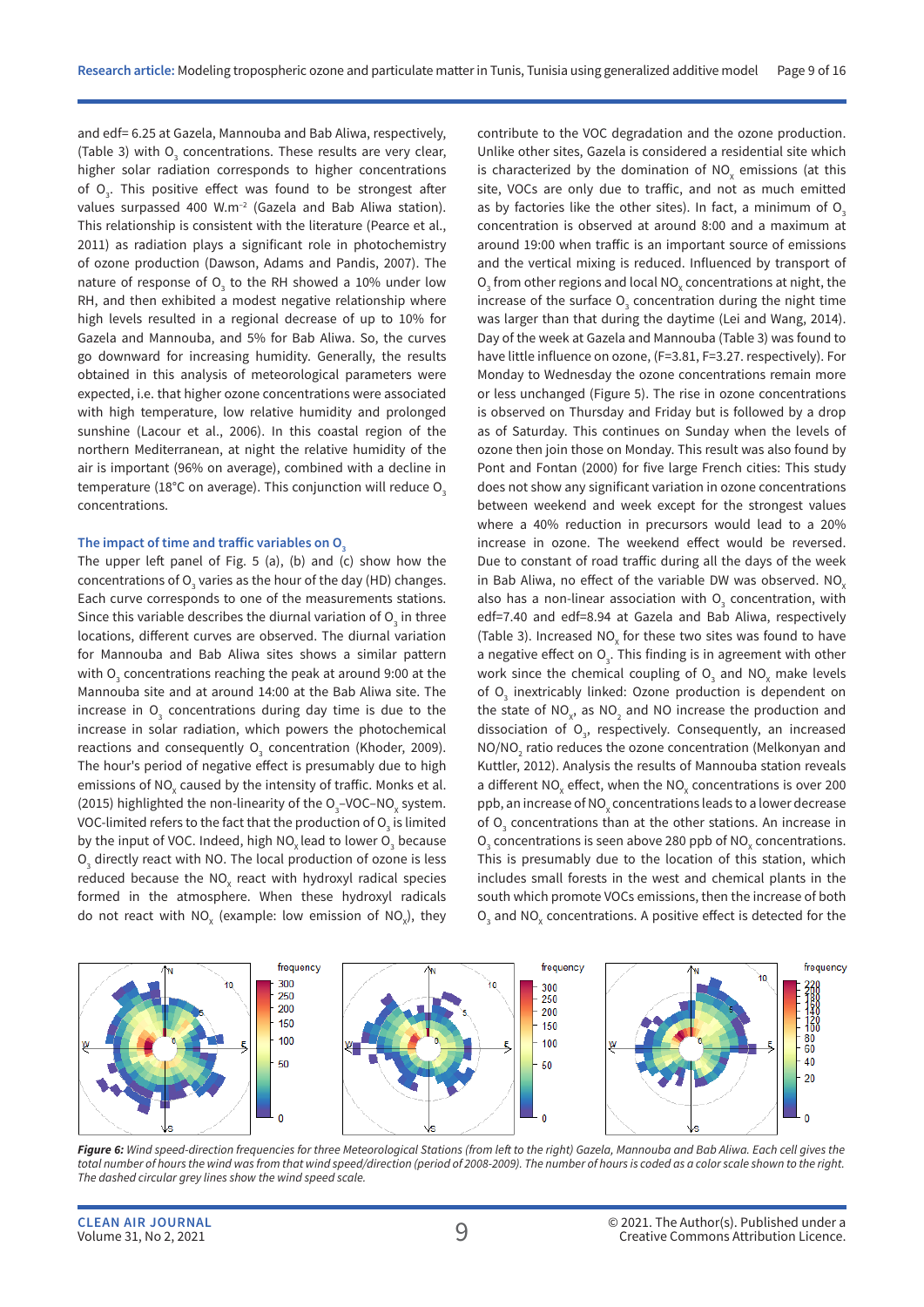

**Figure 7a:** GAM estimated relationships for temporal, meteorological and traffic variables on PM<sub>10</sub> concentration for Gazela. The x-axis represents *increasing variations. The y-axis indicates the contribution of the smoother to the fitted values. The region between the dashed lines represents the 95% confidence interval.*

variable Month on  ${\mathsf O}_{\!_3}$  concentration in warm months (spring and summer). In this period, there is an increase in temperatures and in the intensity of solar radiation. These meteorological conditions promote the mixing process of pollutants and  $O_3$ formation. The ozone evolution is controlled not only by the influence of climate but also by the movement of pollutants. In fact, the same result was found in two regions: Spain and Italy which belong to the Mediterranean climate (Domínguez-López et al., 2014; Myriokefalitakis et al., 2016).

## $PM_{10}$

#### The impact of traffic and site location on PM<sub>10</sub>

Atmospheric PM $_{10}$  are multicomponent aerosols. They originate from a variety of mobile, stationary and other natural sources, and are also formed in the atmosphere through chemical and physical processes. SO<sub>2</sub> (mainly issued from industrial sector) and NO $_{\sf x}$  (mainly issued from transport sector) are two precursors of secondary particulate matter (Harrison, Jones and Lawrence, 2004). Their chemical and physical compositions vary widely. Many studies showed that the PM $_{10}$  yearly, daily and hourly average concentration exceeds the Tunisian and the European standard limits at all the sampling stations (Bouchlaghem et al., 2009). A significant proportion of PM $_{10}$  in Tunis has many sources like sea salt, mineral dust (Calzolai et al., 2015). In the

Mediterranean Tunisian regions, the average seasonal evolution of PM<sub>10</sub> is characterized by a winter maximum (November and December) (Bouchlaghem and Nsom, 2012). On the other hand, ozone concentration reaches its maximum values during summer period under the great photochemical activity and the effect of land-sea breeze. This difference has been highlighted in many studies and has been explained by the formation of PM $_{10}$  as a complex mixture of many chemical species. Indeed, both the proximity to traffic sources and the different types of air mass scenarios make  $PM_{10}$  formation rather complex and associated with geographic, temporal and meteorological conditions. In Tunis, we found that the final model explained between 56% and 59% of the variance of log-transformed  $PM_{10}$ . The highest value of  $R<sup>2</sup>$  was found at Bab Aliwa station and the aggregate impact of meteorological variables accounting for 29%. The estimated effects of independent variables of the model are shown in Fig. 7 (a), (b) and (c) for three stations in Tunis. The model shows how the association of  $PM_{10}$  concentrations varies with the levels of other variables. The association between  $NO<sub>x</sub>$ concentrations and  $PM_{10}$  concentrations was non-linear with edf=8.41,edf=8.48 and edf=8.12 at Gazela, Mannouba and Bab Aliwa respectively (Table 4) and is characterized by a general positive effect. It is reasonable and also found in Munir et al. (2013). Actually both  $NO_{x}$  and PM<sub>10</sub> are largely issued from road traffic. The curve for Bab Aliwa is the one going farthest to the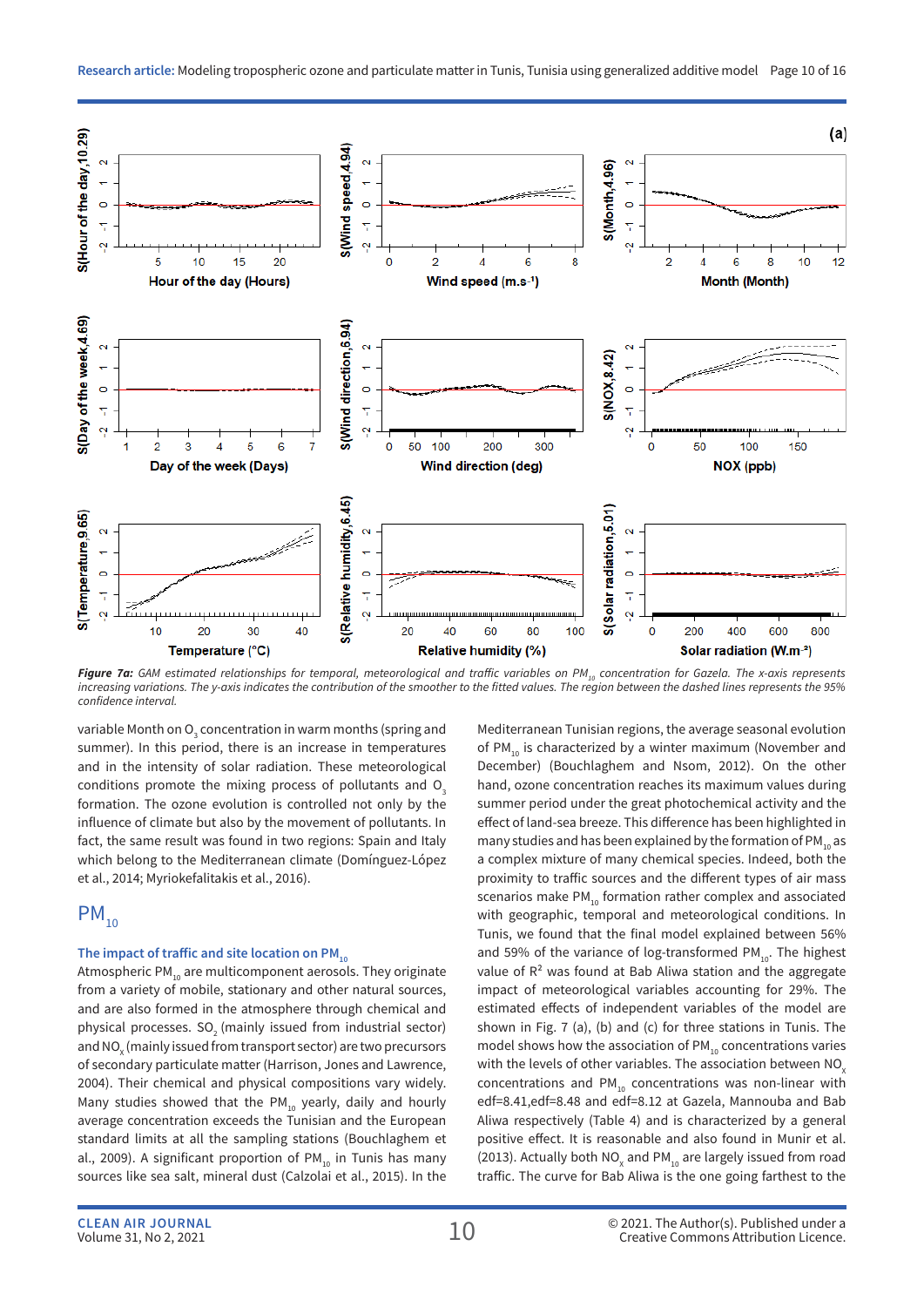

**Figure 7b:** GAM estimated relationships for temporal, meteorological and traffic variables on PM<sub>10</sub> concentration for Mannouba. The x-axis represents *increasing variations. The y-axis indicates the contribution of the smoother to the fitted values. The region between the dashed lines represents the 95% confidence interval.*

right meaning that it is the location where the highest number of vehicles was observed. This might be logically explained by the fact that in this location, we found the biggest bus station and the most popular cemetery in the country. SO<sub>2</sub> and NO<sub>x</sub> are the two sources of secondary particulate matter and have mostly a positive effect on  $PM_{10}$  (Harrison, Jones and Lawrence, 2004).  $\overline{\text{NO}}_{\text{x}}$  concentration in Gazela station may be affected by Tunis airport located in the South east of the station.

#### The influence of local meteorology on PM<sub>10</sub>

A non-linear association was observed between  $PM_{10}$  and wind speed. This variable has a positive effect on  $PM_{10}$  concentration from 4 m.s<sup>-1</sup> to 8 m.s<sup>-1</sup> at Gazela site. The curves for Mannouba and Bab Aliwa (Fig. 7 (b) and Fig. 7 (c)) reached the peak at 5  $m.s^{-1}$  then decrease. The same wind behavior was observed in three sites and was found in Belušić, Herceg-Bulić and Bencetić Klaić (2015): For large wind speeds, PM<sub>10</sub> concentration decrease. This result was as expected as low wind and stable atmospheric conditions support higher concentrations of  $PM_{10}$ . We note however that the decrease in PM<sub>10</sub> levels at higher winds observed in the present study is in contrast to the result found in Makkah by Munir et al., (2013) and in Maribor by Lešnik, Mongus and Jesenko (2019). Wind direction had variable association with PM<sub>10</sub>: edf=6.88 at Bab Aliwa site (Table 4). Several curves were observed for different sites. In the first station, Gazela, (center of Fig. 7 (a)),  $PM_{10}$  exhibit a first maximum concentration for wind direction around 170°. This can be explained by localized effect of the road. The secondary maximum is observed around 320°, clearly reflecting the effect the small factory situated north of the study area. As Bab Aliwa is based next to taxi and bus stations, this particular measuring site is subject to  $PM_{10}$  transport by southeast winds. For relative humidity, the results are very clear especially for Gazela and Mannouba sites, which find that high humidity was associated to low  $PM_{10}$ concentration. So, the curves go downward for humidity better than 80%.This agrees with previous findings of Aldrin and Haff (2005) and Belušić, Herceg-Bulić and Bencetić Klaić (2015). Particles are then removed from contaminated surface air by wet deposition in precipitation added to dry deposition (Giri, Murthy and Adhikary, 2008). The estimate curves of temperature have the same slope for the various locations. Temperature was named as the most significant meteorological variable for Bab Aliwa (F=179.51, p-value <0.001) and Gazela (F=175.75, p-value <0.001) sites. Interpretation of the curves (lower left of Fig. 7 (a), (b) and (c)) can be expressed as follows: increasing temperature corresponds with increasing PM $_{10}$  with a notable positive effect for temperature above 20°C. It's important to note that this finding agrees the result from  $PM_{10}$  studies (Bouchlaghem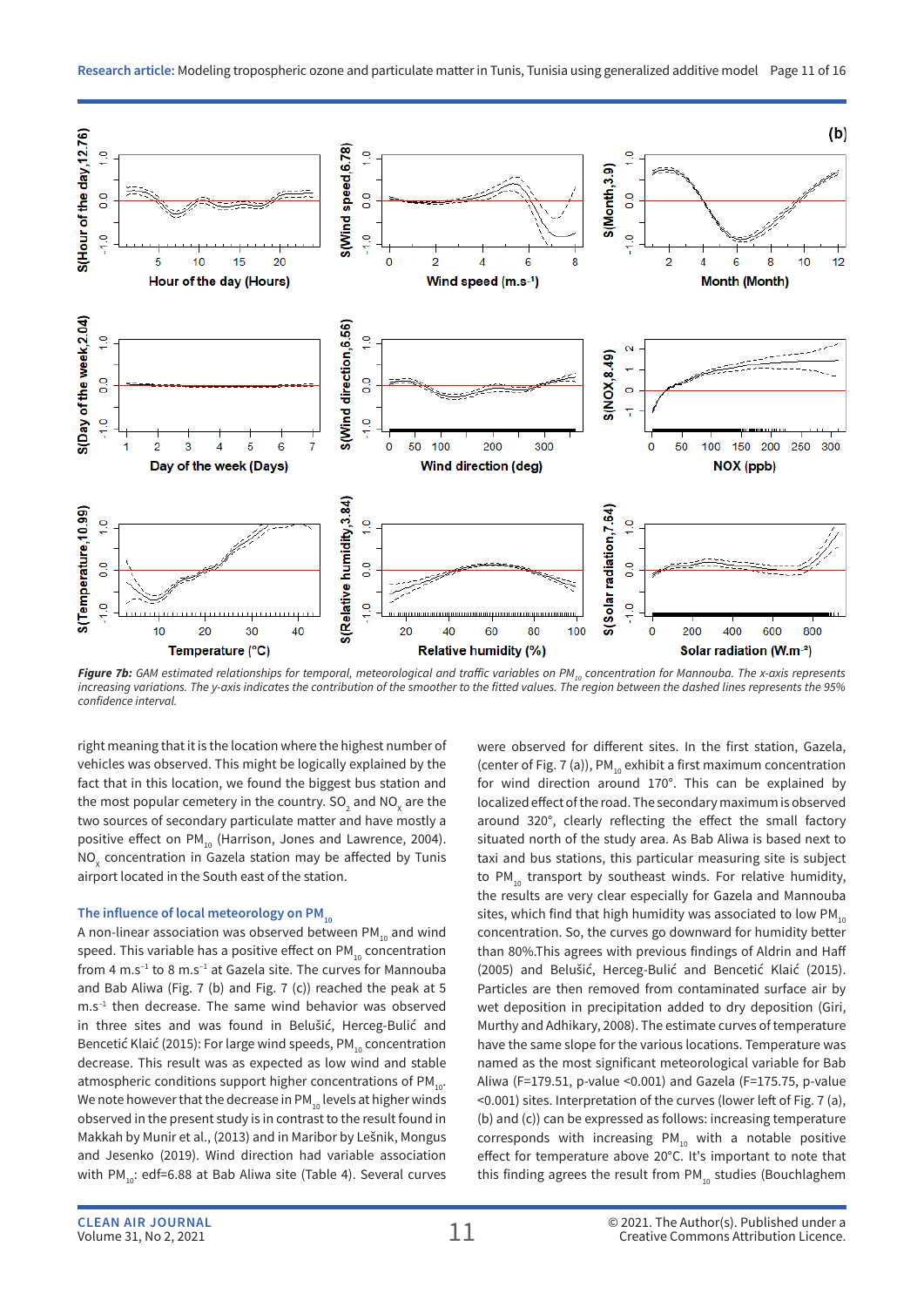

Figure 7c: GAM estimated relationships for temporal, meteorological and traffic variables on PM<sub>10</sub> concentration for Bab Aliwa. The x-axis represents *increasing variations. The y-axis indicates the contribution of the smoother to the fitted values. The region between the dashed lines represents the 95% confidence interval.*

|                           |          | <b>Gazela Site</b> | <b>Mannouba Site</b> |                          | <b>Bab Aliwa Site</b> |                          |
|---------------------------|----------|--------------------|----------------------|--------------------------|-----------------------|--------------------------|
| Smooth terms              | edf      | F                  | edf                  | F                        | edf                   | F                        |
| s(Hour of the Day)        | 10.29    | 18.56***           | 12.75                | $11.91***$               | 13.10                 | 25.12***                 |
| s(Day of the Week)        | 4.68     | $2.44*$            | 2.03                 | 2.31                     | 2.53                  | $14.90***$               |
| s(Temperature)            | 9.64     | 175.75***          | 10.98                | $31.93***$               | 4.09                  | 179.51***                |
| s(Wind Speed)             | 4.93     | 54.24***           | 6.78                 | $9.86***$                | 5.66                  | 44.19***                 |
| s(Wind Direction)         | 6.93     | 77.03***           | 6.56                 | 22.76***                 | 6.88                  | 20.84***                 |
| s(Relative Humidity)      | 6.44     | $31.08***$         | 3.84                 | $40.03***$               | 7.66                  | $7.21***$                |
| s(Month)                  | 4.95     | 333.96***          | 3.89                 | 353.675***               | 4.70                  | 326.94***                |
| s(NO <sub>x</sub> )       | 8.41     | 137.12***          | 8.48                 | 120.59***                | 8.12                  | 51.35***                 |
| s(Solar Radiation)        | 5.00     | $4.76***$          | 7.64                 | $9.27***$                | 1.31                  | $6.54***$                |
| Linear terms              | Estimate | <b>SE</b>          | Estimate             | SE                       | Estimate              | SE                       |
| Intercept                 | 3.72     | 0.005              | 3.9                  | 0.007                    | 4.26                  | 0.006                    |
| <b>Explained Deviance</b> | 58.5%    | -                  | 54.5%                | $\overline{\phantom{a}}$ | 60.1%                 | $\overline{\phantom{a}}$ |
| GCV score                 | 0.27     | ٠                  | 0.36                 | ٠                        | 0.18                  |                          |

**Table 4:** Model estimates of the effects of predictors on PM<sub>10</sub> (all sites). edf =effective degrees of freedom of the smooth function terms (edf>1 indicate<br>non-linear relationships); F value is an approximate F-test, SE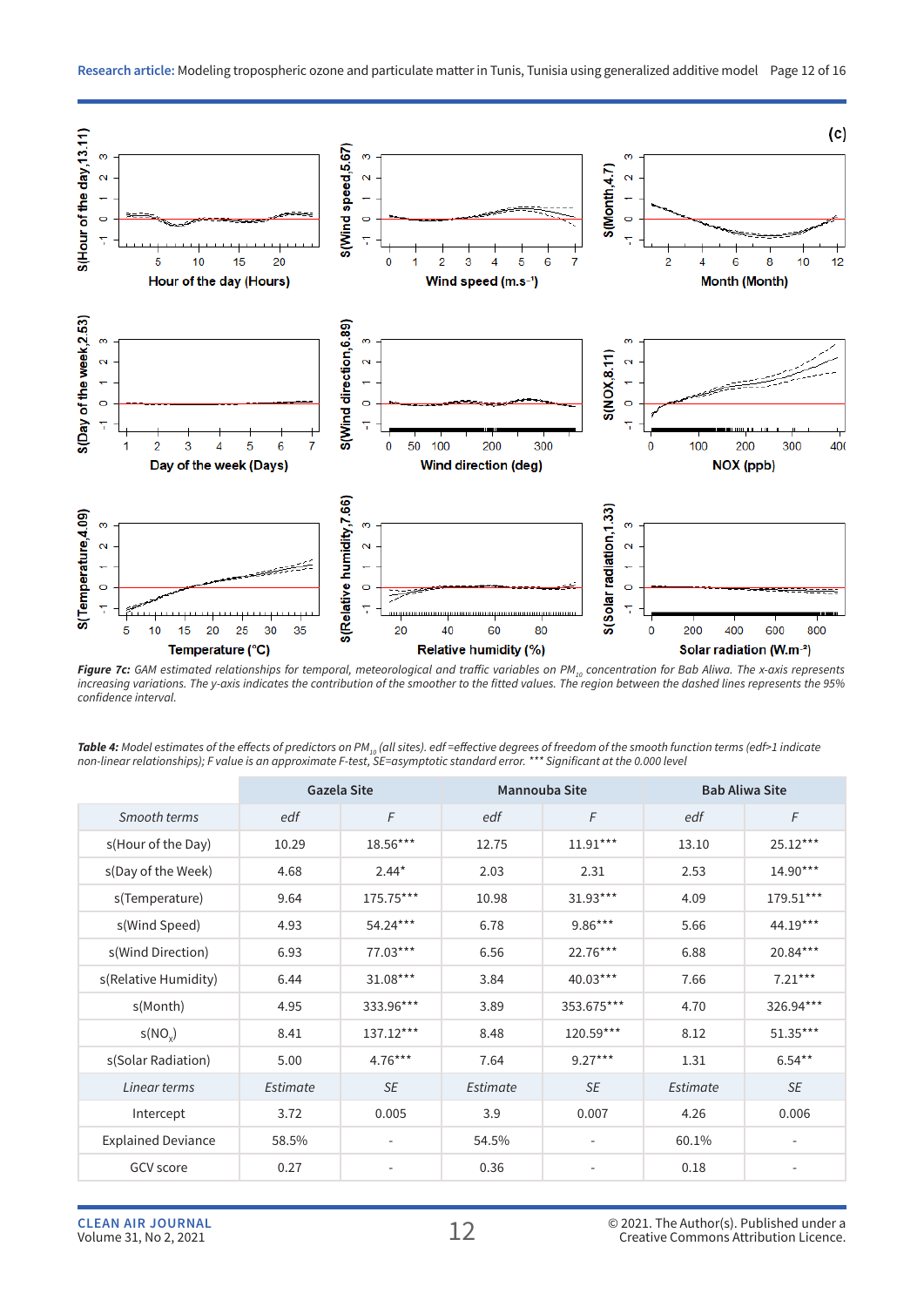and Nsom, 2012). However, the positive relationship between temperature and  $PM_{10}$  is probably explained by the dust layer created over three sites especially during peak hours.

#### The impact of time variables on PM<sub>10</sub>

The time variable hour of the day (HD) has a non-linear association with  $PM_{10}$  concentration. It was mainly used to account the effect of traffic. At the study stations,  $PM_{10}$ concentration fall to a minimum between 7:00-8:00 and increase until 10:00, this corresponds to the morning peak traffic flow. In Bab Aliwa site, an evening peak traffic flow was noted at around 21:00. This second peak is probably due to people's daily commuting between the capital and the suburbs. Curves of partial effect of the variable Month pointed out that in all measuring sites,  $PM_{10}$  is characterized by a winter maximum (December-January-February). This result is consistent with the data of Bouchlaghem and Nsom (2012), who found a winter  $PM_{10}$ peak in five different stations (traffic, industrial and residential) in Tunisia. This is presumably due to the influence of low mixing in the atmosphere and the advection of Saharan plumes. We note the absence of the second peak observed during the summer in the previous works (Bouchlaghem and Nsom, 2012). The slight effect of Saharan dust can be explained by the temporal difference between the South and the North of Tunisia and the geographical locations of the monitoring stations far from the southwest origin of the Saharan event. Since the Mannouba station is placed close to agriculture fields, plowing during the autumn season (September-October) promotes increasing PM<sub>10</sub> concentrations.

### **Assessment of the model performance**

*Table 5: Statistical evaluation of the model for all pollutants at Gazela site for the entire study period*

|                                | $O3$ (ppb) | PM <sub>10</sub> ( $\mu$ g.m <sup>-3</sup> ) |
|--------------------------------|------------|----------------------------------------------|
| IOA                            | 0.91       | 0.77                                         |
| <b>RMSE</b>                    | 6.46       | 38.21                                        |
| Modified RMSF                  | 6.46       | 38.21                                        |
| Measurement standard deviation | 12.11      | 51.81                                        |
| Model standard deviation       | 10.21      | 34.82                                        |
| Measurement mean               | 67.89      | 56.50                                        |
| Model mean                     | 67.89      | 56.50                                        |

Various metrics (RMSE, modified RMSE, measurement standard deviation, model standard deviation and IOA (see Appendix A)) were used to assess the model performance. This statistical evaluation of the model on the original scale is presented in

Table 5 is for all variables at Gazela site; other pollutants and measuring site data are not shown here as the results are similar to these. The first criterion for model evaluation was checked



*Figure 8: Plot of response against fitted values O3 concentrations at Gazela shows a positive linear relationship with a good deal of scatter*



**Figure 9:** Residual plots for  $O_3$  (ppb) at Gazela for the period 2008–2009. Left: histogram of residuals, exhibiting a normal distribution Right; the *relationship between residuals and fitted values. The majority of residuals group around zero, as expected. The x-axis range on the left-hand plot and the y-axis range on the right-hand plot are the same.*

and both RMSE and Modified RMSE are less than measurement standard deviation. In addition, the index of agreement is 0.91 and 0.77 for  $O_3$  and PM<sub>10</sub>, respectively, which corresponds to a good compromise between modeled and measured values. Fig. 8 shows the relationship between the response and fitted values of  $\mathrm{O}_3$  concentration at Gazela site. PM $_{10}$  and other measuring site data are not shown as they are similar to those presented in this figure. This figure shows a positive linear relationship with a good deal of scattering. Residual plots are also used to characterize model efficacy. Fig. 9 clearly shows that the majority of residuals group around zero, as expected. The right-hand scatter plot which describes the relationship between residuals and fitted values suggest that variance is approximately constant as the mean increases. The left-hand plot, the residual histogram, exhibits a normal distribution for  ${\mathsf O}_{_{\!3}}$  at Gazela.

### **Conclusions**

The objective of this work was to estimate the relationship between each of two pollution variables, namely concentrations of PM<sub>10</sub> and tropospheric ozone  $O_3$  and NO<sub>x</sub> concentrations (taking as a proxy of traffic) as well as a set of meteorological variables for the urban area of Tunis. To achieve this objective,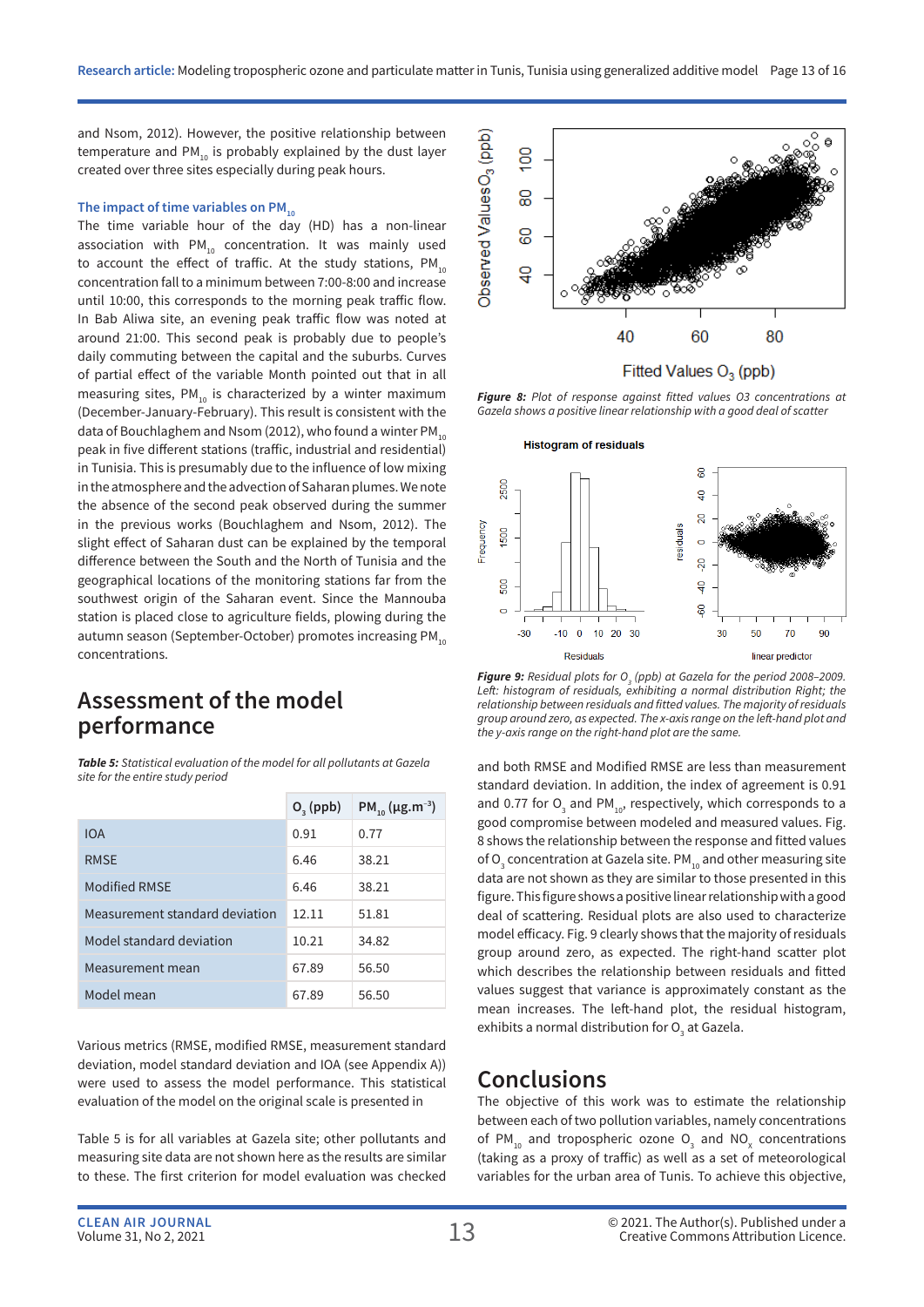a statistical methodology is used based on the Generalized Additive Model (GAM). We have shown that the GAM can model the non-linear effect of the covariates. The model is additive on the log scale and the estimates were made on hourly data collected during two years at three different locations in Tunis. The model provides a reasonably good fit in terms of the explained variance. For all stations,  ${\mathsf O}_{_{\!3}}$  was easier to model (i.e. with more explanatory power and higher values of  $R^2$ ). The most significant important variables for  $\mathsf{O}_3$  are NO<sub>x</sub>, wind direction and relative humidity. The impact of temperature and NO<sub>x</sub> is the strongest for  $PM_{10}$ , followed by relative humidity and wind variables. The time variables (hour of the day, day of the week and month) appear to have a particular impact on air quality. In this study, the variable Month plays a significant role in the characterization of the study area as a function of time. In fact, we note the seasonal behavior of  $\overline{\mathsf{O}}_{_{3}}$  and PM $_{_{10}}$  pollutants, with the highest concentrations in summer and winter, respectively. These results allow a first and fast analysis of the air pollution due to  $O_3$  and PM<sub>10</sub> in 3 locations in Tunis. It emphasizes the critical role of the local conditions on the air pollution, and especially the emissions and the weather as two main drivers of urban air pollution. Our findings suggest focusing on model improvement as future work. The addition of precipitation and traffic density (number of vehicles) variables could help to improve the model assessment. So, it is necessary to take into account all the sources of emissions exhaustively. In summary, the use of GAM in combination with partial residual plots offered an effective way to outline the relationships between temporal, meteorological and traffic variables and air pollution. Although our study did not detail chemical and physical aspects of air pollution, the results produced were reasonable and comparable to other studies. Furthermore, the results may be considered as relevant because research work on air pollution is insufficient in Tunisia. To this end, after quantifying the influence of all used variables, we plan to use GAM and GAMM (Hastie and Tibshirani, 1990; Wood, 2006) models to forecast pollutant concentrations.

## **References**

Aldrin, M. and Haff, I.H. (2005) 'Generalised additive modelling of air pollution, traffic volume and meteorology', *Atmospheric Environment*, vol. 39, pp. 2145-2155. https://doi.org/10.1016/j. atmosenv.2004.12.020

Ayari, S., Nouira, K. and Trabelsi, A. (2012) 'A Hybrid ARIMA and Artificial Neural Networks Model to Forecast Air Quality in Urban Areas: Case of Tunisia', *Advanced Materials Research*, vol. 518- 523, pp. 2969-2979. https://doi.org/10.4028/www.scientific.net/ AMR.518-523.2969

Belhout, D., Rabah, K., Helder, R. and Ana, M. (2018) 'Air quality assessment in Algiers city', *Air Quality, Atmosphere & Health*, vol. 11, October, pp. 1-10. https://doi.org/10.1007/s11869-018- 0589-x

Belušić, A., Herceg-Bulić, I. and Bencetić Klaić, (2015) 'Using a generalized additive model to quantify the influence of local meteorology on air quality in Zagreb', *Geofizika*, vol. 32, pp. 47- 77.https://doi.org/10.15233/gfz.2015.32.5

Bouchlaghem, K. and Nsom, B. (2012) 'Effect of Atmospheric Pollutants on the Air Quality in Tunisia', *The Scientific World Journal*. https://doi.org/10.1100/2012/863528

Bouchlaghem, K., Nsom, B., Latrache, N. and Hadj Kacem, H. (2009) 'Impact of Saharan dust on PM<sub>10</sub> concentration in the Mediterranean Tunisian coasts', *Atmospheric Research*, vol. 92, pp. 531–539. https://doi.org/10.1016/j.atmosres.2009.02.009

Bourdrel, T., Bind, M.A., Béjot, Y., Morel, and Argacha, J.F. (2017) 'Effets cardiovasculaires de la pollution de l'air', *Archives of Cardiovascular Diseases*, vol. 110, pp. 634-642.https://doi. org/10.1016/j.acvd.2017.05.003

Calzolai, G., Nava, S., Lucarelli, F., Chiari, M., Giannoni, M., Becagli, S., Traversi, R., Marconi, M., Frosini, D., Severi, M., Udisti, R., Di Sarra, A., Pace, G., Meloni, D., Bommarito, C., Monteleone, F., Anello, F. and Sferlazzo, D.M. (2015) 'Characterization of PM<sub>10</sub> sources in the central Mediterranean', *Atmospheric Chemistry and Physics*, vol. 15, pp. 13939–13955. https://doi.org/10.5194/ acp-15-13939-2015

Cheng, C.S., Campbell, M., Li, Q., Li, G., Auld, H., Day, N., Pengelly, D., Gingrich, S. and Yap, D. (2007) 'A synoptic climatological approach to assess climatic impact on air quality in southcentral Canada. Part I: Historical analysis', *Water, Air, and Soil Pollution*, vol. 182, pp. 131-148.https://doi.org/10.1007/s11270- 006-9327-3

Chirmata, A., Leghrib, R. and Ichou, I. (2017) 'Implementation of the Air Quality Monitoring Network at Agadir City in Morocco', *Journal of Environmental Protection*, vol. 08, pp. 540-567.https:// doi.org/10.4236/jep.2017.84037

Dawson, J.P., Adams, P.J. and Pandis, S.N. (2007) 'Sensitivity of ozone to summertime climate in the eastern USA: A modeling case study', *Atmospheric Environment*, vol. 41, pp. 1494-1511. https://doi.org/10.1016/j.atmosenv.2006.10.033

Dehghan, A., Khanjani, N., Bahrampour, A., Goudarz, G. and Yunesian, M. (2018) 'The relation between air pollution and respiratory deaths in Tehran, Iran- using generalized additive models', *BMC Pulmonary Medicine*, vol. 18, no. 1, p. 49. https:// doi.org/10.1186/s12890-018-0613-9

Directive, E. (2008) Directive 2008/50/EC of the European Parliament and of the Council, [Online], Available: http://www. era-comm.eu/Cooperation\_national\_judges\_environmental\_ law/module\_4/02.pdf.

Domínguez-López, D., Adame, J.A., Hernández-Ceballos, M.A., Vaca, F., De la Morena, B.A. and Bolívar, J.P. (2014) 'Spatial and temporal variation of surface ozone, NO and  $NO<sub>2</sub>$  at urban, suburban, rural and industrial sites in the southwest of the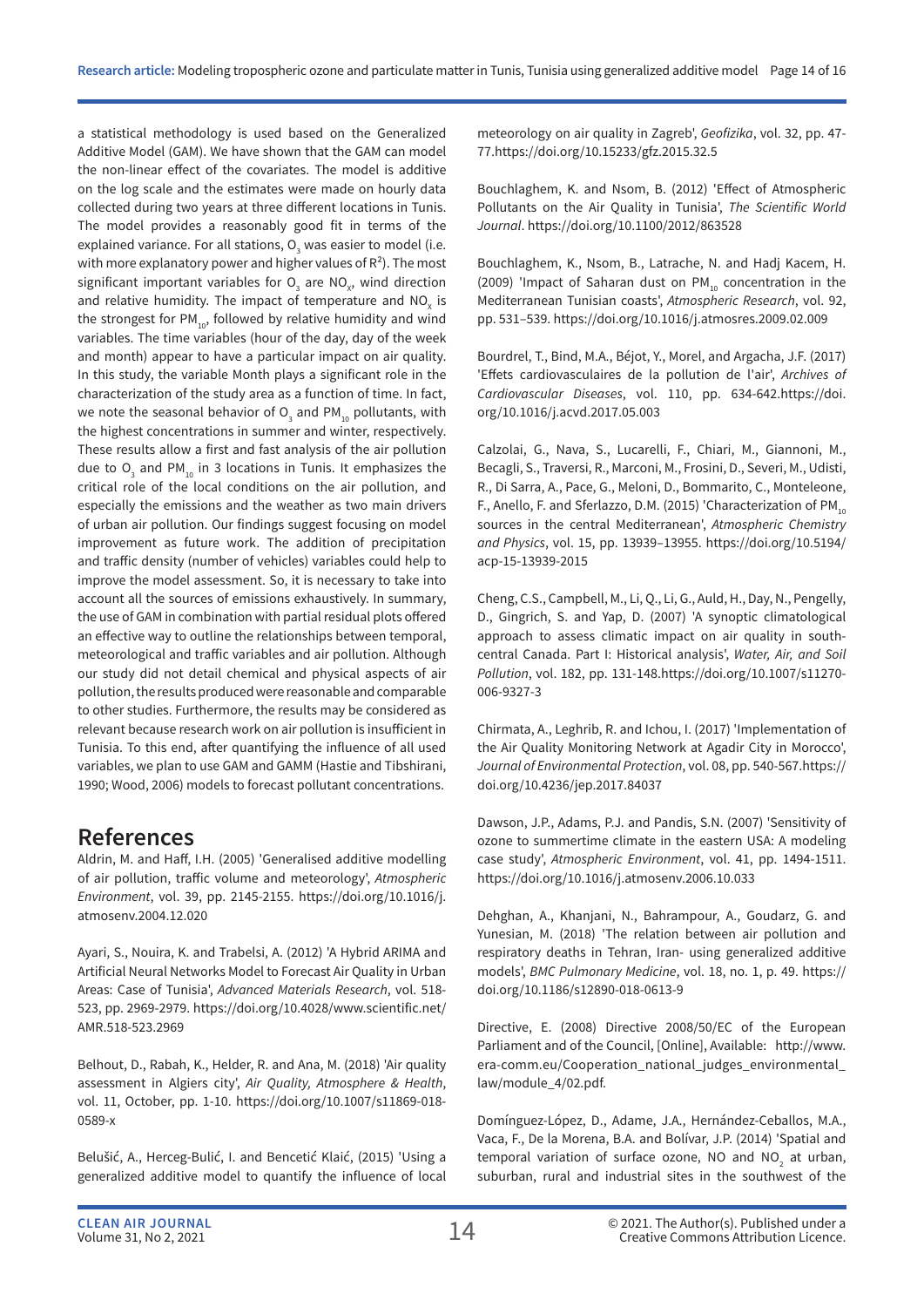Iberian Peninsula', E*nviron Monit Assess*. https://doi.org/10.1007/ s10661-014-3783-9

Giri, D., Murthy, K. and Adhikary, P.R. (2008) 'The Influence of Meteorological Conditions on PM<sub>10</sub> Concentrations in Kathmandu Valley', *Int. J. Environ. Res*, vol. 2, pp. 49-60. https:// doi.org/10.22059/IJER.2010.175

Graham, M.H. (2003) ''Statistical Confronting Multicollinearity in Ecological'', *Ecological Society of America*, vol. 84, pp. 2809-2815. https://doi.org/10.1890/02-3114

Harrison, R.M., Jones, A.M. and Lawrence, R.G. (2004) 'Major component composition of  $PM_{10}$  and  $PM_{25}$  from roadside and urban background sites', *Atmospheric Environment*, vol. 38, pp. 4531-4538. https://doi.org/10.1016/j.atmosenv.2004.05.022

Hastie, T.J. and Tibshirani, R. (1990) 'Generalized additive models', *Statistical Science*, vol. 1, pp. 297-318. https://doi. org/10.1214/ss/1177013604

He, S., Mazumdar, S. and Arena, V.C. (2005) 'A comparative study of the use of GAM and GLM in air pollution research', *Environmetrics*, vol. 17, pp. 81–93. https://doi.org/10.1002/ env.751

INS (2014) Tunisie en chiffres 2013 - 2014, [Online], Available: http://www.ins.tn/publication/tunisie-en-chiffres-2013-2014.

Karaca, F., Nikov, A. and Alagha, O. (2006) 'AirPolTool - A WEB-BASED TOOL FOR ISTANBUL Air Pollution Forecasting And Control', *Int. J. Environment and Pollution*, vol. 28, pp. 3-4.https:// doi.org/10.1504/IJEP.2006.011214

Khoder, M.I. (2009) 'Diurnal, seasonal and weekdays-weekends variations of ground level ozone concentrations in an urban area in greater Cairo', *Environmental Monitoring and Assessment*, vol. 149, pp. 349-362. https://doi.org/10.1007/s10661-008-0208-7

Lacour, S.A., De Monte, M., Diot, P., Brocca, J., Veron, N., Colin, P. and Leblond, V. (2006) 'Relationship between ozone and temperature during the 2003 heat wave in France: Consequences for health data analysis', *BMC Public Health*. https://doi. org/10.1186/1471-2458-6-261

Lei, H. and Wang, J.X.L. (2014) 'Sensitivities of NO $_{\mathrm{\chi}}$ transformation and the effects on surface ozone and nitrate', *Atmospheric Chemistry and Physics*, vol. 14, pp. 1385-1396. https://doi. org/10.5194/acp-14-1385-2014

Lešnik, U., Mongus, D. and Jesenko, D. (2019) 'Predictive analytics of  $PM_{10}$  concentration levels using detailed traffic data', *Transportation Research Part D*, pp. 131-141. https://doi. org/10.1016/j.trd.2018.11.015

Ma, Y., Ma, B., Jiao, H., Zhang, Y., Xin, J. and Yu, Z. (2020) 'An analysis of the effects of weather and air pollution on tropospheric ozone using a generalized additive model in Western China: Lanzhou, Gansu', *Atmospheric Environment*, vol. 224, March, p. 117342. https://doi.org/10.1016/j.atmosenv.2020.117342

Melki, T. (2007) ''Inversions Thermiques Et Concentrations De Polluants Atmospheriques Dans La Basse Troposphere De Tunis', *Climatologie*, vol. 4. https://doi.org/10.4267/climatologie.773

Melkonyan, A. and Kuttler, W. (2012) 'Long-term analysis of NO,  $\mathsf{NO}_2$  and  $\mathsf{O}_3$  concentrations in North Rhine-Westphalia, Germany', *Atmospheric Environment*, vol. 60, pp. 316–326. https://doi. org/10.1016/j.atmosenv.2012.06.048

Monks, P.S., Archibald, A.T., Colette, A., Cooper, O., Coyle, M., Derwent, R., Fowler, D., Granier, C., Law, K.S., Mills, G.E., Stevenson, D.S., Tarasova, O., Thouret, V., von Schneidemesser, E., Sommariva, R., Wild, O. and Williams, M.L. (2015) 'Tropospheric ozone and its precursors from the urban to the global scale from air quality to short-lived climate forcer', *Atmospheric Chemistry and Physics*, vol. 15, no. 15, pp. 8889-- 8973. https://doi.org/10.5194/acp-15-8889-2015

Munir, S., Habeebullah, T.M., Seroji, A.R., Morsy, E.A., Mohammed, A.M.F., Saud, W.A., Abdou, A.E.A. and Awad, A.H. (2013) 'Modeling particulate matter concentrations in Makkah, applying a statistical modeling approach', *Aerosol and Air Quality Research*, vol. 13, pp. 901-910. https://doi.org/10.4209/aaqr.2012.11.0314

Myriokefalitakis, S., Daskalakis, N., Fanourgakis, G.S., Voulgarakis, A., Krol, M.C., Aan de Brugh, J.M.J. and Kanakidou, M. (2016) 'Ozone and carbon monoxide budgets over the Eastern Mediterranean', *Science of the Total Environment*, vol. 563-564, pp. 40-52. https://doi.org/10.1016/j.scitotenv.2016.04.061

Pearce, J.L., Beringer, J., Nicholls, N., Hyndman, R.J. and Tapper, N.J. (2011) 'Quantifying the influence of local meteorology on air quality using generalized additive models', *Atmospheric Environment*, vol. 45, pp. 1328-1336. https://doi.org/10.1016/j. atmosenv.2010.11.051

Polinsky, A.M. and Shavell, S. (2010) 'The uneasy case for product liability', *Harvard Law Review*, vol. 123, pp. 1437-1492.

Pont, V. and Fontan, J. (2000) 'Local and regional contributions to photochemical atmospheric pollution in southern France', *Atmospheric Environment*, vol. 34, pp. 5209-5223. https://doi. org/10.1016/S1352-2310(00)00353-8

Rahal, F., Benharrats, N., Blond, N., Ponche, J.-L. and Clappier, A. (2014) 'Modelling of air pollution in the area of Algiers City, Algeria', I*nternational Journal of Environment and Pollution*, vol. 54, pp. 32-58. https://doi.org/10.1504/IJEP.2014.064049

Ravindra, K., Rattan, P., Mor, S. and Nath Aggarwal, A. (2019) 'Generalized additive models: Building evidence of air pollution, climate change and human health', *Environment International*, vol. 132, no. ISSN 0160-4120, Novembre, p. 104987. https://doi. org/10.1016/j.envint.2019.104987